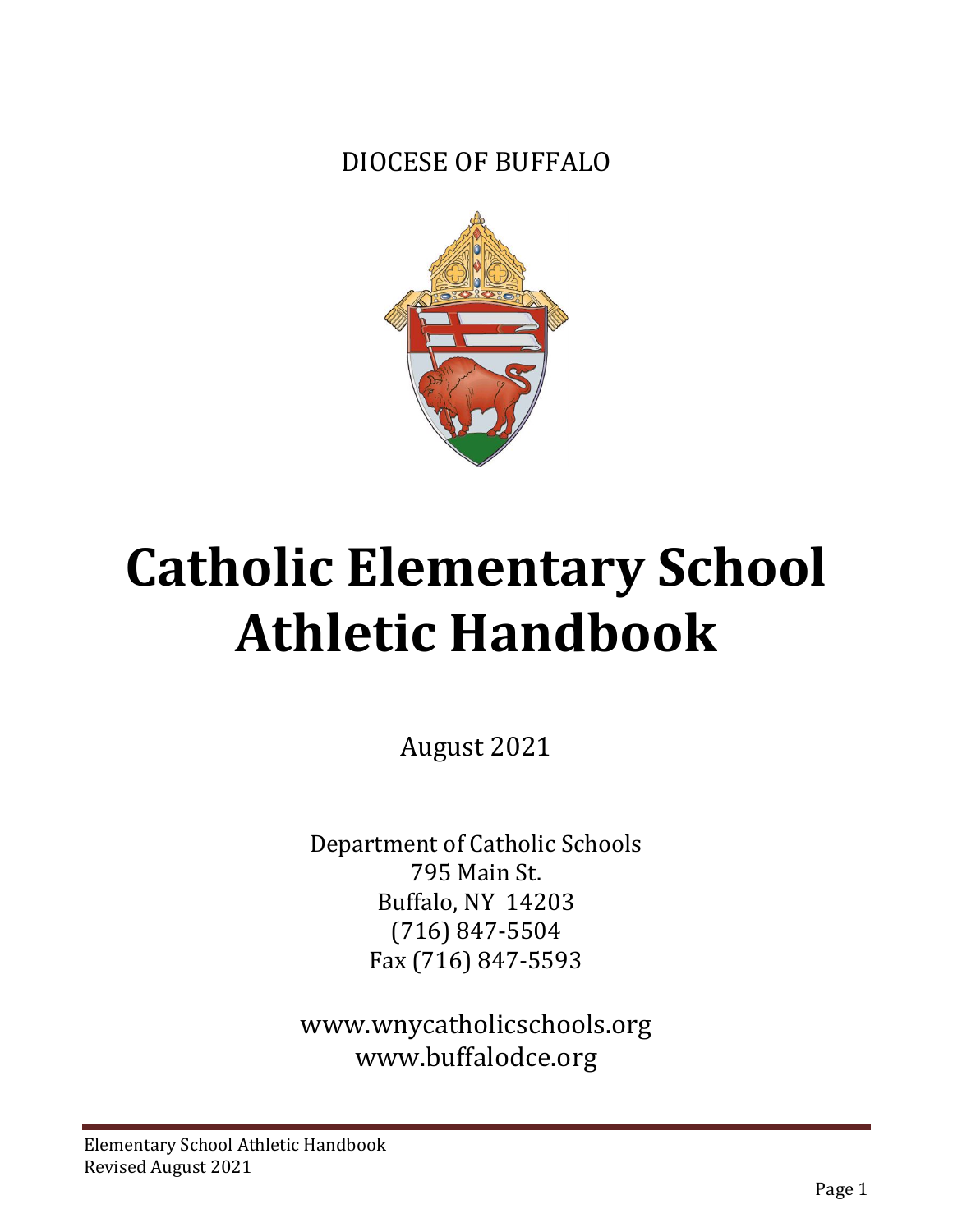# **Table of Contents**

| $\mathbf{I}$ .<br>II.<br>III.<br>IV.<br>V.<br>VI.<br>VII. |  |
|-----------------------------------------------------------|--|
|                                                           |  |
|                                                           |  |
|                                                           |  |
|                                                           |  |
|                                                           |  |
|                                                           |  |
|                                                           |  |
|                                                           |  |
|                                                           |  |
|                                                           |  |
|                                                           |  |
|                                                           |  |
|                                                           |  |
|                                                           |  |
|                                                           |  |
|                                                           |  |
|                                                           |  |
|                                                           |  |
|                                                           |  |
|                                                           |  |
|                                                           |  |
|                                                           |  |
|                                                           |  |
|                                                           |  |
|                                                           |  |
|                                                           |  |
|                                                           |  |
|                                                           |  |
|                                                           |  |
|                                                           |  |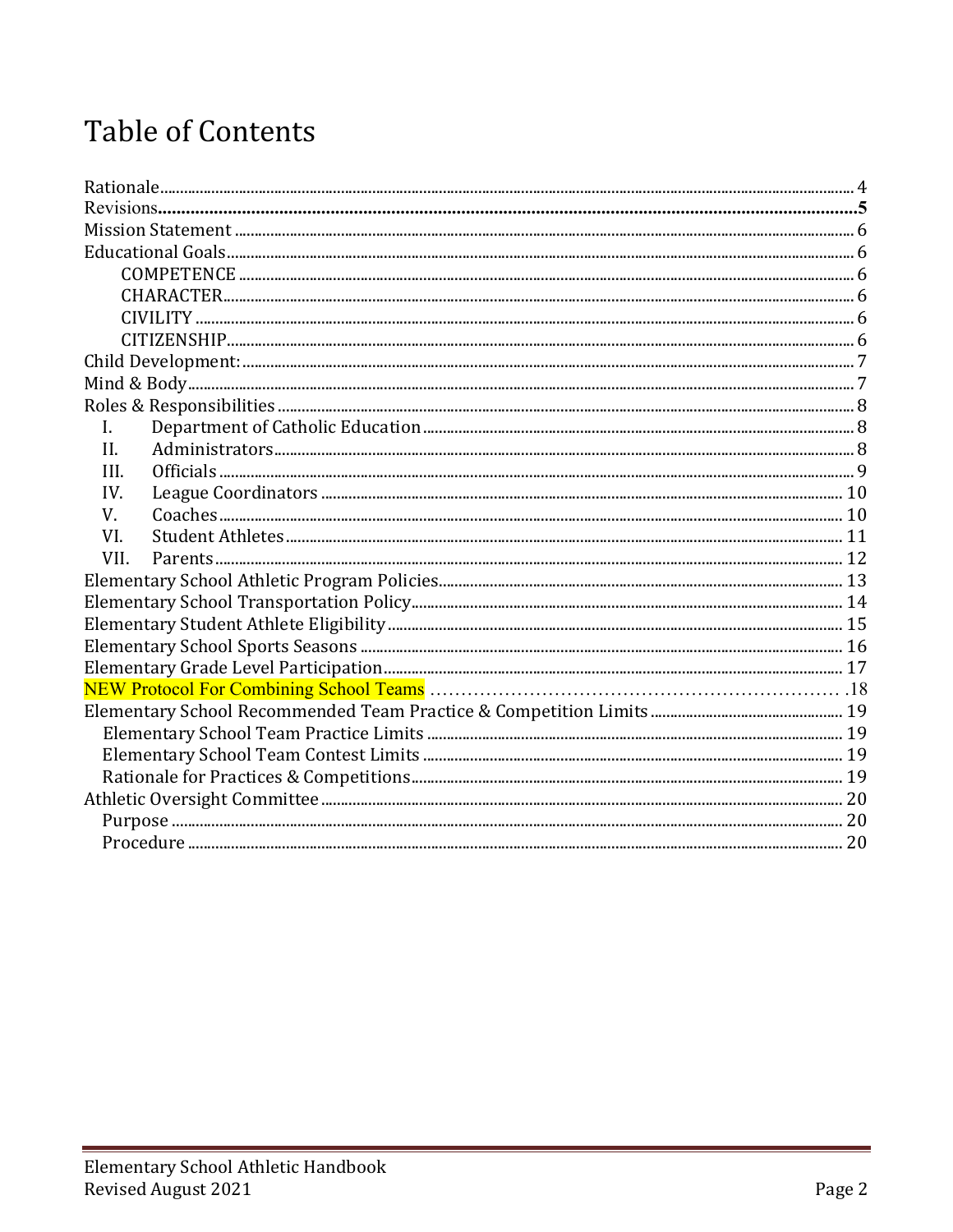# Appendices

<span id="page-2-0"></span>

| <b>STUDENT FORMS</b> |  |
|----------------------|--|
|                      |  |
|                      |  |
|                      |  |
|                      |  |
| <b>TEAM FORM</b>     |  |
|                      |  |
| <b>COACH FORMS</b>   |  |
|                      |  |
|                      |  |
|                      |  |
|                      |  |
|                      |  |
|                      |  |
|                      |  |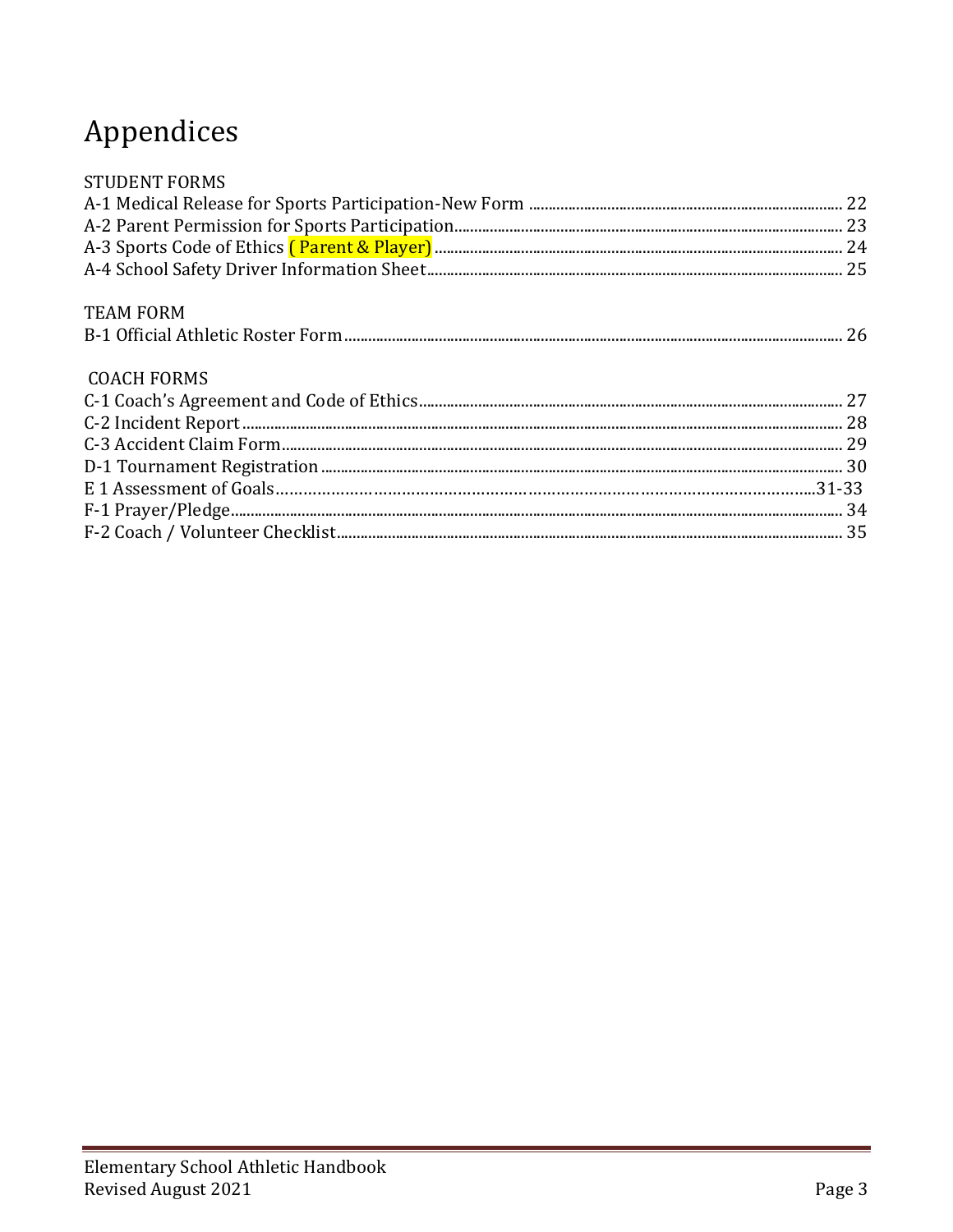## Rationale

This Elementary School Athletic Handbook is only the first step in organizing athletic programs in a school. This document is provided in order to direct schools in policy and practices that are both legally sound and backed by the Diocesan insurance carrier. Secondly, it will offer consistency in the expectations and responsibilities of leagues, teams, coaches, administrators, and spectators. It is important that individual schools develop athletic handbooks using this document to address specific situations at the local level.

The contents of this Handbook are subject to change based on decisions made by the Department of Catholic Education and the Director of Elementary Athletics. Consider this Handbook a living document primarily nurturing children's physical, social, emotional, and academic growth and modeling Catholic values.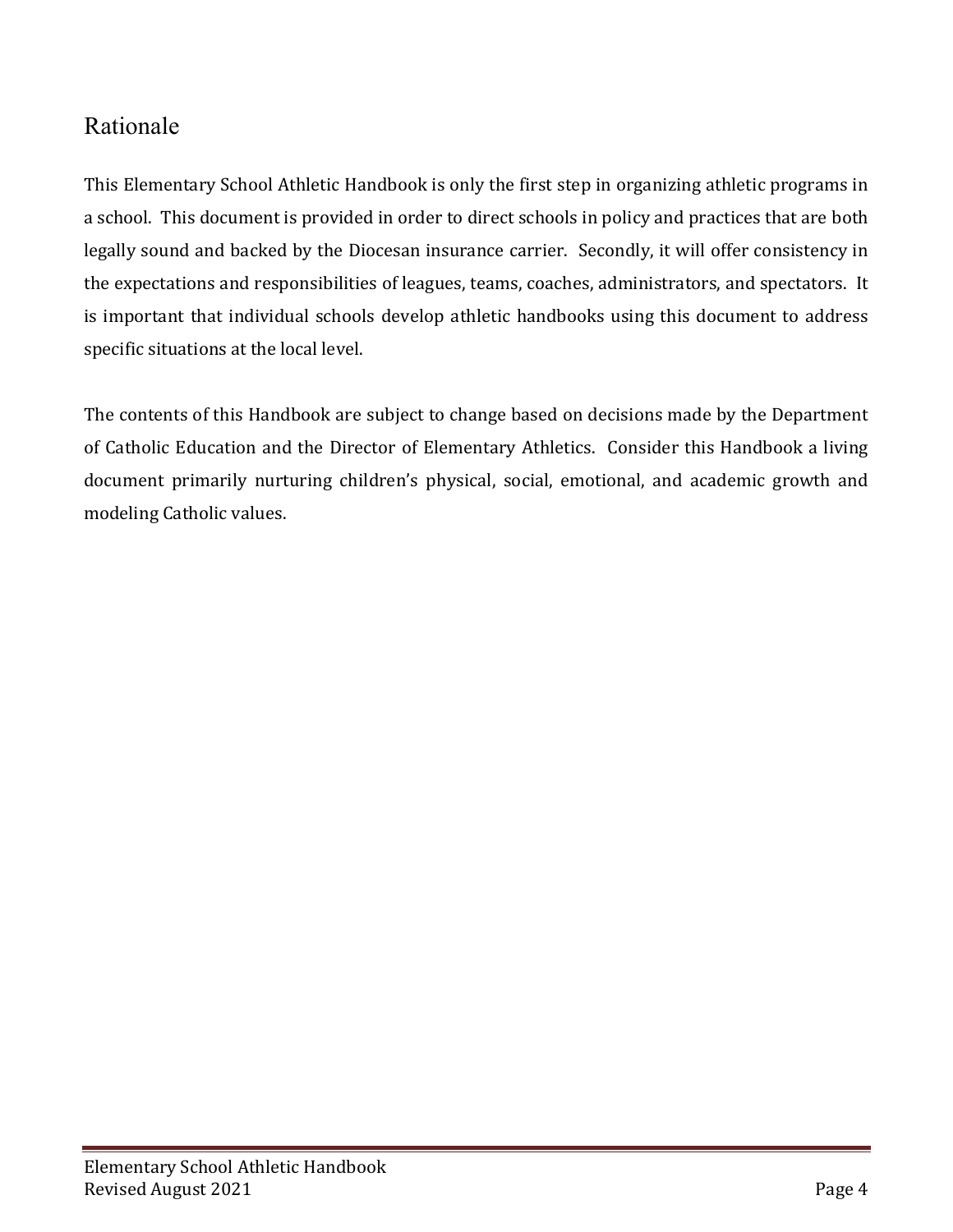# Revisions

<span id="page-4-0"></span>Brian Kiszewski, Director of Elementary Athletics, Diocese of Buffalo Nancy DiBerardino, Coordinator of Elementary Athletics, Diocese of Buffalo May 2006, May 2007, July 2008, July 2009, July 2010, July 2011, July 2012, July 2013, July 2014, July 2015, July 2016, June 2017, July 2018, August 2019, August 2020, August 2021.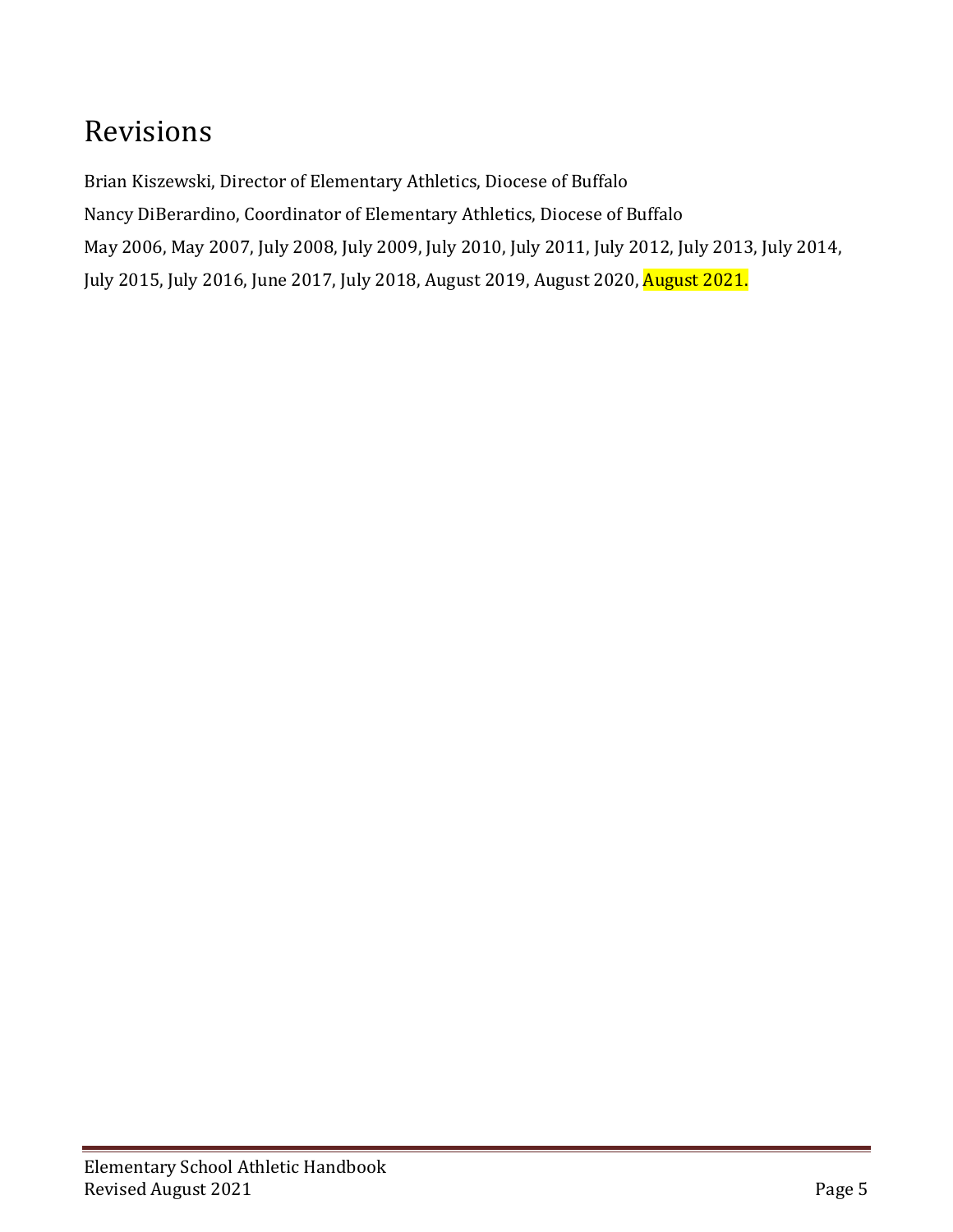## Mission Statement

The mission of the Diocese of Buffalo Elementary School Athletic Programs is to foster the development of the whole child through academic and recreational athletic experiences within an atmosphere of Catholic values. Successful programs develop individual and team potential by promoting high standards of competence, character, civility, and citizenship.

# <span id="page-5-0"></span>Educational Goals

### <span id="page-5-1"></span>**COMPETENCE**

*A student athlete in a Diocese of Buffalo Elementary School Athletic League is competent in terms of:*

- Skill Development
- Knowledge of the game and strategies
- Fitness, Conditioning, Healthy behavior

### <span id="page-5-2"></span>**CHARACTER**

*A student athlete in a Diocese of Buffalo Elementary School Athletic League demonstrates:*

- Responsibility
- Perseverance
- Pride
- Trustworthiness
- Fair play<br>• Self-conti
- Self-control

### <span id="page-5-3"></span>**CIVILITY**

*A student athlete in a Diocese of Buffalo Elementary School Athletic League demonstrates civility toward others in word and actions, showing:*

- Respect
- Fairness
- Caring

### <span id="page-5-4"></span>**CITIZENSHIP**

*A student athlete in Diocese of Buffalo Elementary School Athletic League, through actions, shows evidence of:*

- Loyalty and commitment
- Teamwork
- Integrity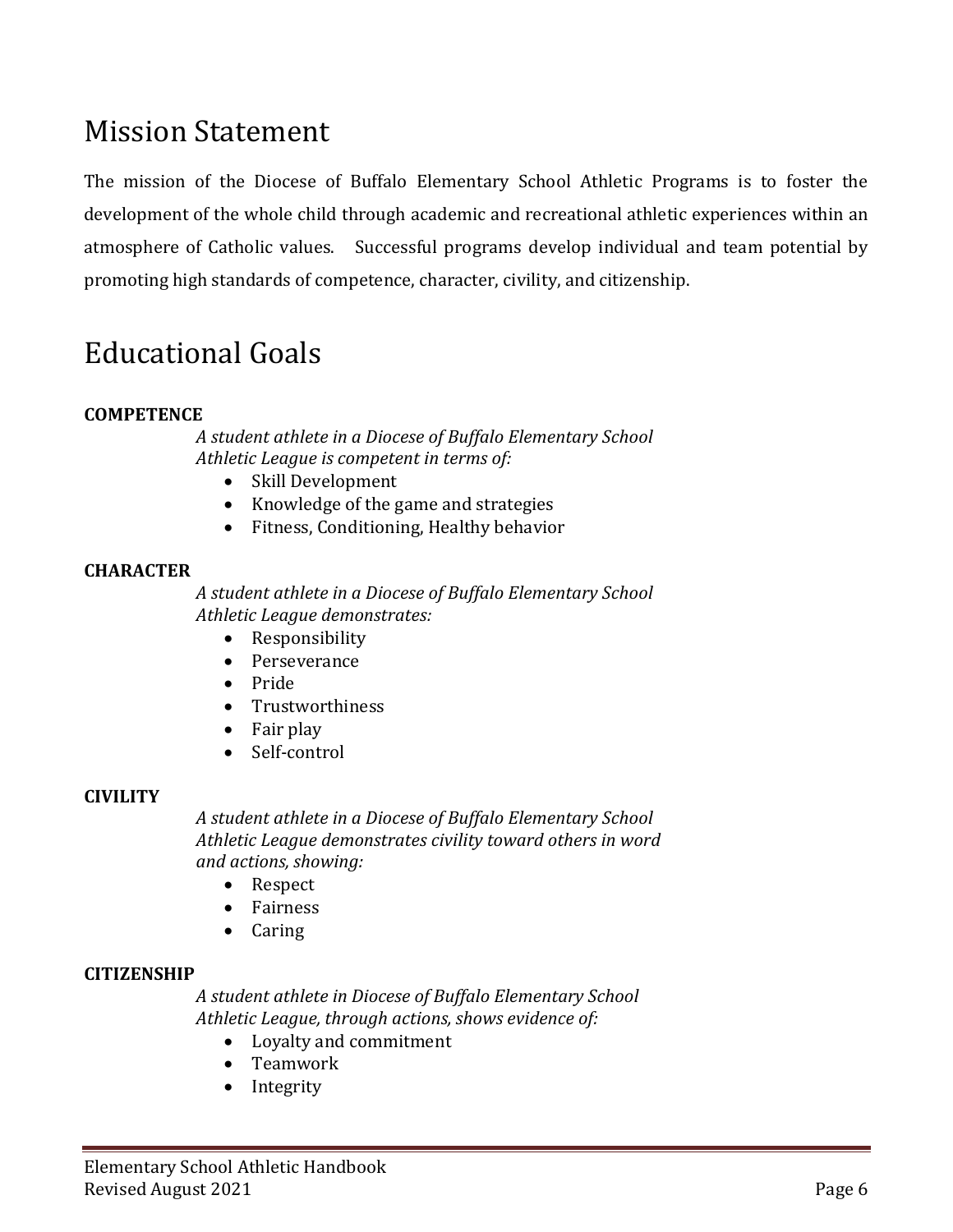# <span id="page-6-1"></span><span id="page-6-0"></span>Child Development: Mind & Body

As a Catholic school, our responsibility is to develop the whole child—socially, emotionally, academically, and spiritually. As we look at children in elementary school, their growth is a continuum preparing them for the next stage of their development. This is true especially in the area of physical development and participation in organized sports programs. It is imperative that we have a full understanding of this when planning sports programs for elementary-age students.

As stated in Understanding Children by Judith A. Schickendanz, Karen Hansen, and Peggy D. Forsyth…

*"A healthy body contributes to healthy growth in every other area of development. Good motor coordination and appropriate body strength can support cognitive growth and provide children with positive feelings about themselves. Participation in games and sports can help children learn individual and group social skills. "Overall, physical activity can give children a sense of health and general well-being."*

In 1995, the NASPE (National Association for Sports and Physical Education) established standards and benchmarks that help establish a way to monitor a child's progress towards physical preparation. Those standards are as follows:

- The child demonstrates competency in many movement forms and proficiency in a few movement forms.
- The child applies movement concepts and principles to the learning and development of motor skills.
- The child exhibits a physically active lifestyle.
- The child achieves and maintains a health-enhancing level of physical fitness.
- The child demonstrates responsible personal and social behavior in physical activity settings.
- The child demonstrates understanding and respect for differences among people in physical activity settings.
- The child understands that physical activity provides the opportunity for enjoyment, challenge, self-expression, and social interaction.

These standards are used as guides for preparing activities and experiences to support the child's physical development from three through eight years of age. After eight years of age, the child's coordination, interpersonal skills, and her ability to understand rules makes them logical candidates for sporting activities. Participation in sports provides an opportunity to refine and practice the skills that have been developed using the seven standards listed above.

\*\*This document is expected to be followed by all schools participating in a Diocese of Buffalo Athletic League.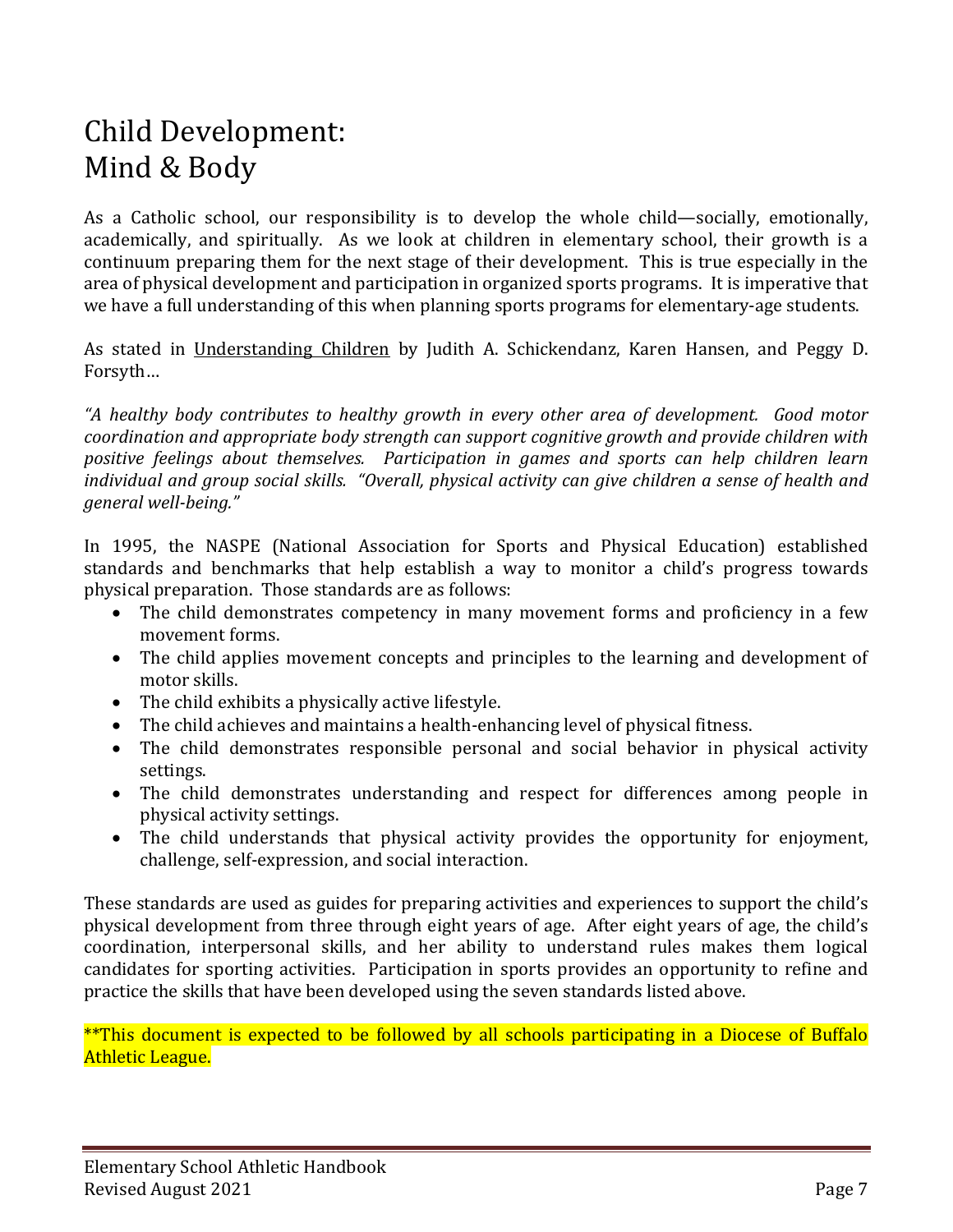# <span id="page-7-0"></span>Roles & Responsibilities

## <span id="page-7-1"></span>I. Department of Catholic Education

- Maintain Athletic Handbook with required/needed updates.
- Offer one coaching seminar each school year.
- Provide one member of the Oversight Committee.
- Publish an annual list of leagues and coordinators.
- Organize Playoff sites for Basketball and Softball.
- Help the school administrator choose the most appropriate league for participation.
- Organize and run the Diocesan Track Meet.
- Collect rosters for tracking student participation.
- Facilitate the issuing certificates of insurance through the Department of Insurance Services.
- Collect all tournament information and schedules.
- Organizes First Aid & CPR Training 3 times a year for coaches.
- No event sanctioned by the diocese will be scheduled on Sundays before noon.
- Determine that students are bona fide within the school. (**Diocesan students only**)

## <span id="page-7-2"></span>II. Administrators

- Make sure ALL coaches and volunteers have had a background check, are Virtus trained and up to date on all monthly bulletins.
- Require the sports physical and doctor release, parent permission, signed Sports Code of Ethics before the student is allowed to join in any team events.
- Establish school eligibility (academic and behavior) procedures, publish them and enforce them.
- Select/Appoint coaches who will model the mission statement and goals of the Athletic Handbook and are at least 21 years of age.
- Supervise and evaluate athletic personnel including volunteers.
- Become a member of the selected Diocesan Leagues.
- Address suggestions for Athletic Handbook updates with the Director of Elementary Athletics.
- Administrators hosting diocesan sports events have the right to deny the use of their facilities to schools/groups that have violated or abused that school's policies and procedures in the past. Written documentation should be sent to the Director of Elementary Athletics 30 days prior to the season being denied use.
- Any verbal or physical threat made against a player, coach, official, or representative of the host school will be taken seriously and 911 will be called handle the threat.
- An Athletic Director, under the employ or supervision of the principal, can be delegated the responsibilities of the sports program.
- The administrator must prohibit any student not enrolled in the school from playing on the school team. This includes home-schooled children.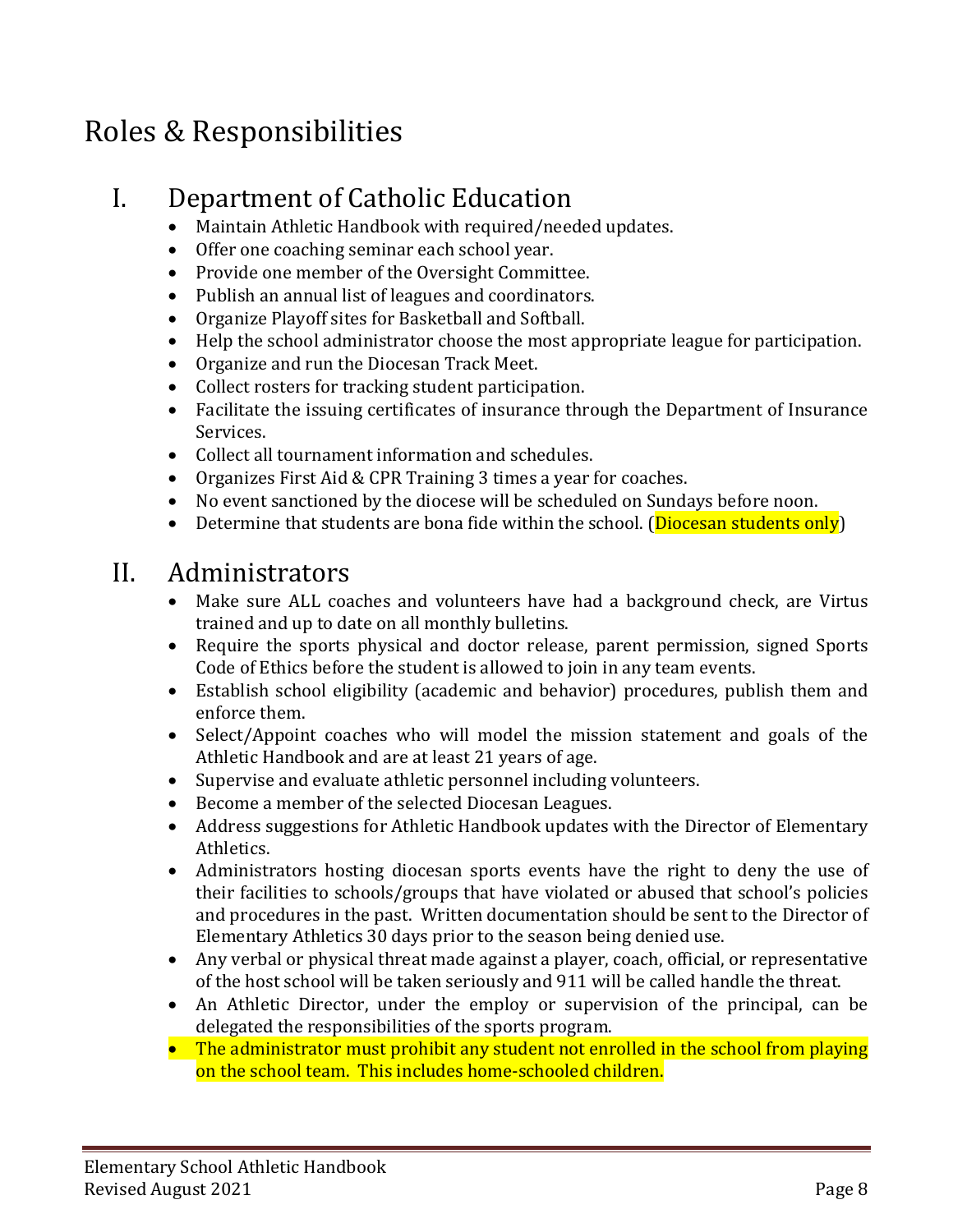- Adhere to ALL policies set forth by the Department of Elementary Athletics (failure will result in penalties/sanctions against schools in violation)
- Use caution when including or adding  $4<sup>th</sup>$  &  $5<sup>th</sup>$  grade children to  $6<sup>th</sup>$ , 7<sup>th</sup> &  $8<sup>th</sup>$  grade (Jr. High) rosters due to different levels of physical development.
- No elementary students are allowed to practice or compete with or against high school teams.
- Will report the recruiting of any student based solely on athletic ability to the Director of Elementary Athletics.
- **Make sure all coaches have had a background check, are Vitus trained, up-todate with training bulletins and been trained in First Aid, CPR & AED .**
- No event sanctioned by the diocese will be scheduled on Sundays before noon.
- An official roster is required to be submitted prior to the first contest. Failure to due so will result in your team forfeiting each contest unit the official roster has been received.
- Administrators will be notified annually of diocesan sanctioned sports.
- **Non-Diocesan sanctioned sports or contests are not condoned or sanctioned by the Diocese. The school will assume responsibility for these contests and d risks will be that of the school.**
- **Catholic schools are NOT covered under Title IX therefore neither the school nor the Diocese are obligated to allow a student of one gender to participate in an opposing gender sport.**

# <span id="page-8-0"></span>III. Officials (Referees/Umpires)<br>• Act in a professional and businesslike manner at all times.

- 
- Know all playing rules their interpretations and their proper application.
- Make calls with confidence, never arrogance.
- Be fair and impartial at all times.
- Use honesty and integrity when answering questions, admit own mistakes and constantly try to improve knowledge.
- Treat all league members with respect and keep emotions under control.
- File an incident report on every incident where a player does not walk off the field/court on his/her own power.
- Observe and report in event of injury (time of day, condition of facilities or playing area).
- Inspect facility for safety. If coaches make an official aware of a problem, the competition does not proceed until problem is rectified.
- Remind coaches of sportsmanship with spectators and players. The official reserves the right to leave the game if antagonistic behavior or flagrant recurring behavior occurs.
- Timekeepers are an arm of the officials.
- Arrive a minimum of 10 minutes prior the scheduled start of the competition. Use the time to check that consistent rules will be followed and a safety inspection.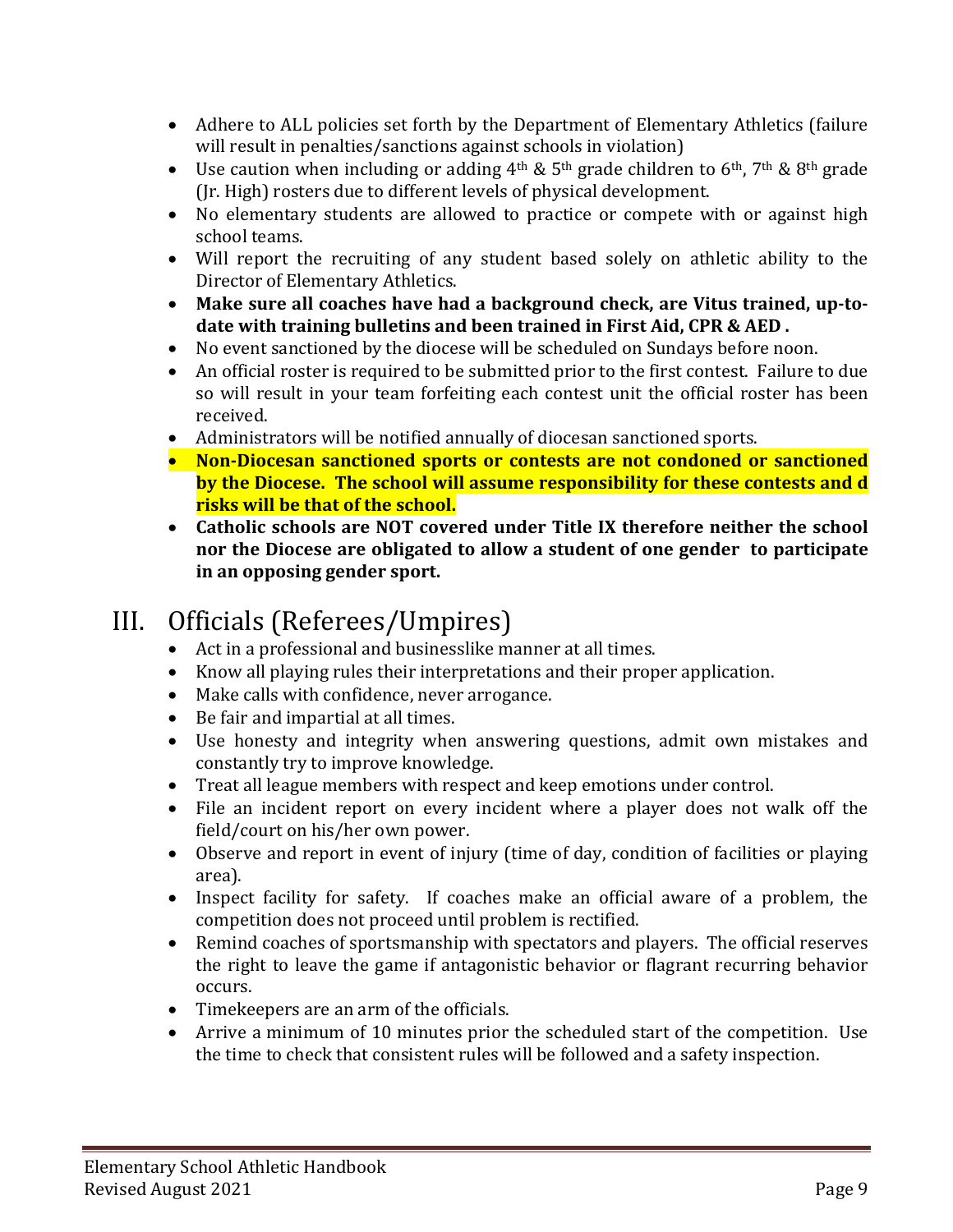## <span id="page-9-0"></span>IV. League Coordinators

- Every league must hold a meeting prior to the start of the season to verify the rosters, procedures, fees, coach's contact information, and rules for the sport. Set the calendar of competitions with school calendars in mind.
- All teams must follow the same rules.
- Coordinate and oversee the league operation: schedules, sportsmanship, coaches' record keeping, and standings.
- Document, acknowledge, and respond to incidents, concerns, and violations. Send a report to the Oversight Committee, care of the Department of Catholic Education.
- Maintain direct communication with the coaches.
- **No event sanctioned by the diocese will be scheduled on Sundays before noon. This would pertain to individual school practices and games.**

<span id="page-9-1"></span>V. Coaches<br>Legal Duties of Coaches: (Priority given to Catholic school teachers)

## 1. **Duty to Instruct**

Use the latest methods of proper instruction, using sound progress in learning motor skills. If an injury occurs while using an improper instructional method, negligence may well be proven.

## 2. **Duty to Warn**

Inform all athletes and their parents the inherent risks involved in participation in the particular sport.

## 3. **Duty to Supervise**

Document daily how the general supervision of the support is supervised as well as specific drills and practice.

## 4. **Duty to Provide a Safe Environment**

- Check any facility used for protective equipment, well-marked fire alarm and exits, debris/litter/obstacles in the play area, whereabouts of an AED (Automated External Defibrillator) and its directions for use.
- **Bring all emergency contacts numbers and a complete first aid kit.**
- **Coaches shall be professionally trained and certified in First Aid, CPR and the use of an AED.**
- **A copy of certification shall be submitted with the roster of the team they coach.**
- **All coaches and volunteers will be required to have a background check and be current with the Diocesan Safe Environment program (Virtus training).**
- **All coaches must be 21 years of age.**
- 5. **Duty to Keep Records**
	- Document each and every incident or injury by completion of BOTH an Incident Report (Appendix C-2) and a Student Accident Claim Form requested from Diocesan Insurance Services.
	- Submit both reports immediately to the principal, or call, regarding any injury requiring medical attention.
	- Keep attendance at every practice, competition, or team event.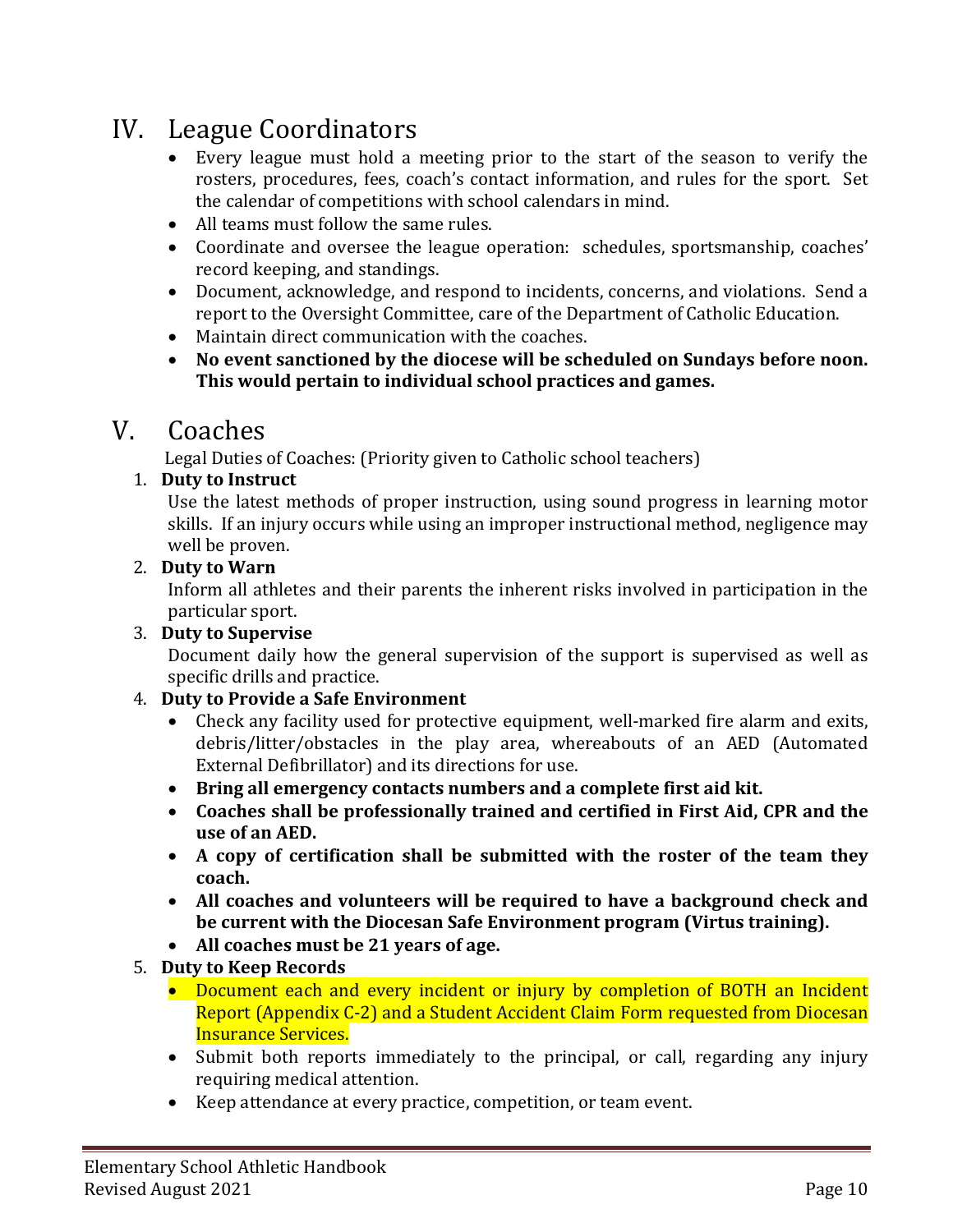• Make sure that any athlete has met the eligibility requirements before he/she attends the first practice.

### 6. **Duty to Evaluate**

- Evaluate and maintain records of physical fitness, medical condition, and the skill level of each athlete. (It would be cause for negligence should an injury occur due to fatigue or lack of skill.)
- Disallow unequal or unsafe participation based on skill level, age, maturity, sex, size, and experience.

## 7. **Duty to Follow Due Process**

Protect student athletes from discrimination due to sex, race, color, creed, or unfair practices.

## 8. **Duty to Safely Transport Athletes**

Ensure that all athletes have safe transportation to and from practices or competitions. Supervise each athlete until his/her transportation arrives. (see Transportation Policy, page 14)

## 9. **Duty to Foresee**

A prudent coach should be able to foresee the potential danger that may occur if activity is continued in that facility, or with that equipment, or with that behavior, or in that situation, and should take action to prevent the activity from continuing without correcting the problem.

## 10. **Duty to Report Alleged Sexual Misconduct**

ANY allegation involving sexual abuse/misconduct must be immediately reported to the principal and also to the Superintendent of Schools.

### 11. **Duty to Use Caution**

When including or adding  $4<sup>th</sup>$  &  $5<sup>th</sup>$  grade children to  $6<sup>th</sup>$ ,  $7<sup>th</sup>$  &  $8<sup>th</sup>$  grade (Ir. High) rosters due to different levels of physical development

## 12. **Duty to Participate Safely**

No elementary students are allowed to practice or compete with high school teams.

- 13. **All injuries that require medical attention must be reported within 24 hours. An incident report must be sent to the Director of Athletics and Diocesan Insurance Department.**
- 14. **An official roster is required to be submitted prior to the first contest. Failure to do so will result in your team forfeiting each contest until the official roster has been received.**

## <span id="page-10-0"></span>VI. Student Athletes

- **Participation in athletics is a privilege and not right and subject to school handbook policies.**
- Act in a Christian way exhibiting good sportsmanship both on and off the court/field. Respect opponents, officials, coaches, teammates, and spectators at all times.
- Remember sport team participation is a privilege, not a right. Remember it is an opportunity to learn and have fun, not just to please parents or coaches.
- Start each competition with a team prayer. Welcome your opponents when they arrive and congratulate them sincerely at the end of a competition.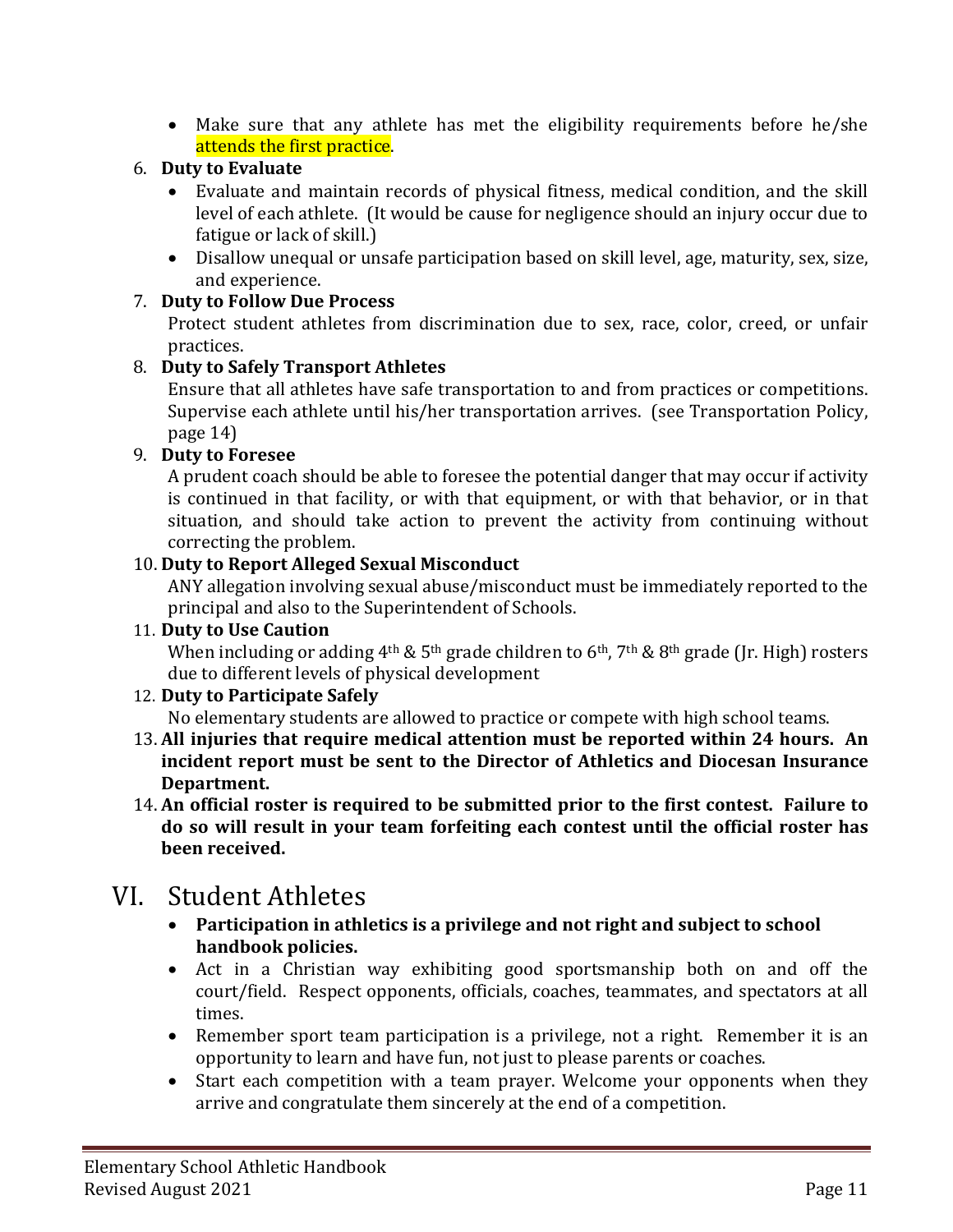- Accept both victory and defeat with pride and honor—never be boastful or bitter.
- Maintain grades (classwork, homework, projects, and tests) and effort in schoolwork. Always work to your potential.
- Maintain good behavior in school and at school events. Choose to make yourself proud. Remember you represent your school in all you do.
- Use self-control.
- Listen and learn from the coach. Work hard to improve skills and help the team.
- Follow all the rules and regulations set by the school, coach and sport.
- Respect the judgment of the officials. Never argue or show disrespect to the officials. Only the captain should communicate with the officials regarding Only the captain should communicate with the officials regarding clarification of a rule.
- Attend all practices and competitions. If unable to attend, notify the coach in advance.
- Attend the full school day of a practice or competition.
- Accept the responsibility of representing the school and community.
- Return all school property, including uniforms, to the coach in a timely manner. If the uniform is not returned, the student's report card can be withheld. If the uniform is lost, the school may assess a fee to replace it and the report card can be withheld until the fee is paid.

## <span id="page-11-0"></span>VII. Parents

- Encourage good sportsmanship, effort, and teamwork from student athletes, coaches, and spectators.
- **Model Christian behavior for all students, spectators, and coaches. Remember parents represent the school and the child in the community.**
- Respect the judgments of the officials and efforts and strategies of the coaches.
- Remember the athletic experiences are learning opportunities for the players. It is supposed to be fun for the student. Encourage, but don't pressure participation in sports**. Parents should keep a balanced perspective on children sports.**
- Keep winning in perspective; help the child do the same.
- Help the child meet the responsibilities to the team and coach.
- Place academics as first priority...schoolwork is still the primary task of elementary students.
- Let the coach guide and instruct the child during competitions and practices.
- Cheer for the team. Acknowledge the efforts and successes of the opponents.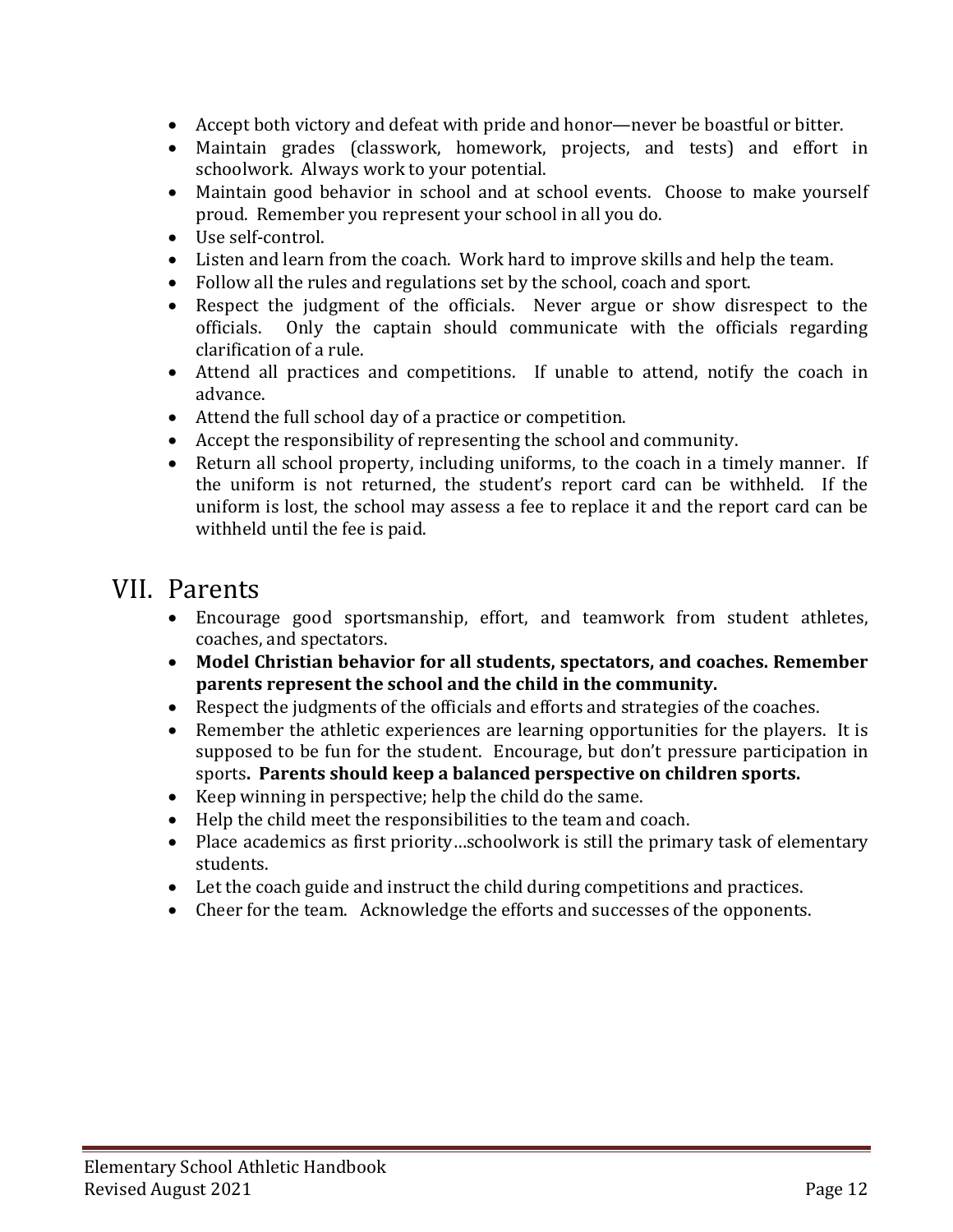# Elementary School Athletic Program Policies

<span id="page-12-0"></span>These policies embody the minimum requirements that must be observed by any elementary school participating in the Diocesan Elementary Athletic Leagues. More stringent policies may be imposed on academic eligibility at the local level by the administration. Each school should have these regulations written in its School Athletic Handbook.

- 1. Each school will be responsible for establishing, implementing, and enforcing an eligibility code uniform for all sports.
- 2. The roles and responsibilities for the Department of Catholic Education, Administrators, Officials, League Coordinators, Coaches, Student Athletes, and parents are clearly indicated on pages 7-10. It is expected that all parties adhere to these responsibilities for the safety and benefit of the students in the Diocesan Athletic Program.
- 3. All student eligibility policies are found on pages 15. Considerations for eligibility include: registration status, academic/behavior/effort, age, grade level, submission of required forms, roster inclusion, sportsmanship, and removal of jewelry. Medical jewelry must be taped or covered.
- 4. All leagues in which a school participates must be registered with the Department of Catholic Education. This is essential for insurance and liability reasons.
- 5. All leagues must furnish a list of participating schools an explanation and accountability of fees prior to league play.
- 6. All leagues must follow the mission, goals, and policies of the Diocesan Elementary School Athletic Handbook.
- 7. No cheerleading pyramids are permitted in your facility by any cheerleading team. Cheerleaders are to remain on the floor during all cheering activities. The cheerleaders must be supervised by an adult at all times, one that is not involved with coaching the game in progress. Selection of music, moves, and chants must support Catholic values. Using a student mascot is discouraged.
- 8. All equipment mandated by the specific sport rulebook must be provided for the athletes.
- 9. **If a school is closed due to inclement weather or sickness, no students from that school are allowed to participate in practice or competition of any nature (tournaments, games, scrimmages) on that day without the principals' approval. The school administration makes this decision and communicates to all affected schools or coaches.**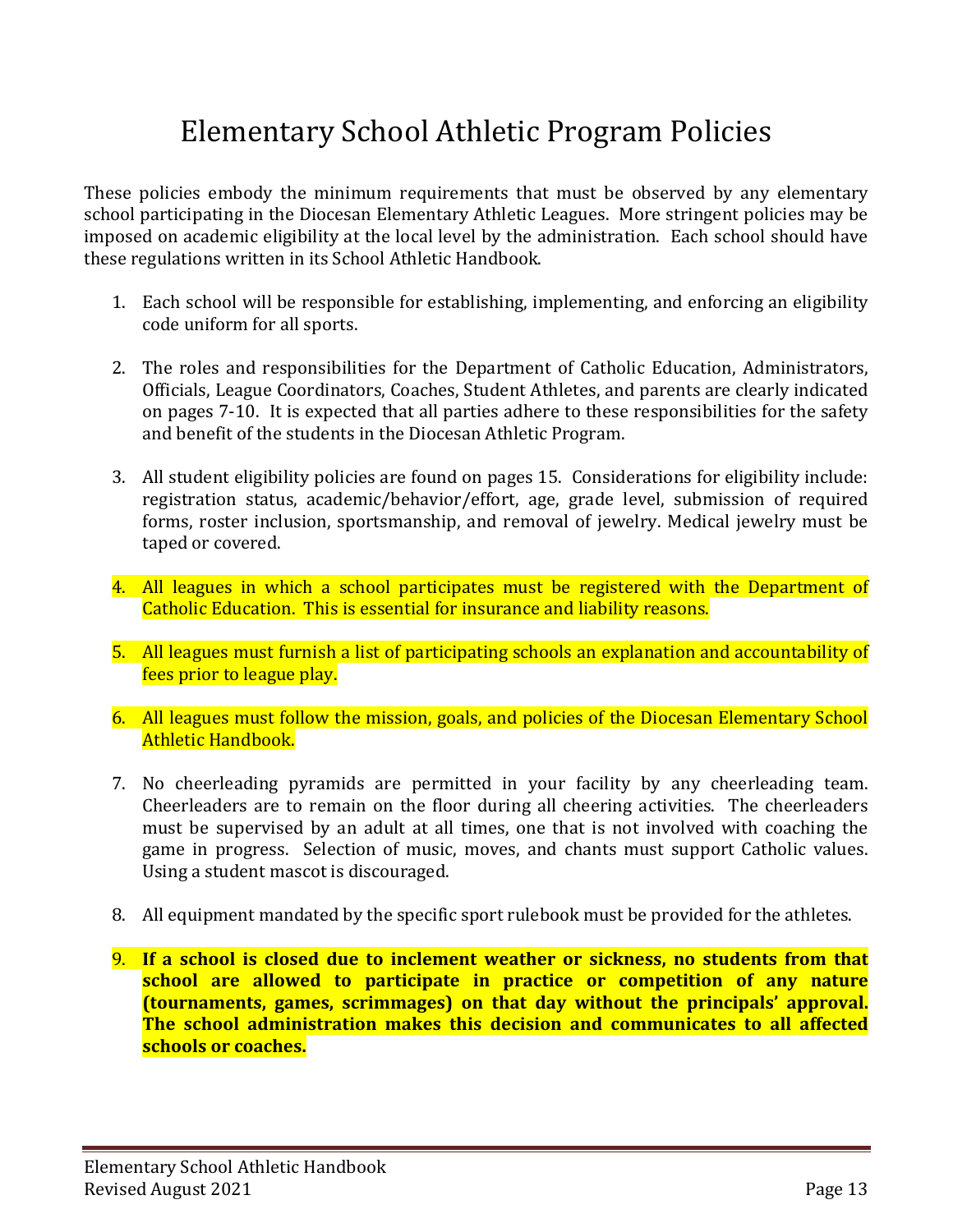- 10. A team roster and coaches required documentation (First Aid/CPR & Virtus training) must be submitted to the Department of Athletics prior to their first contest. League fees are due 30days from date of invoice from the Department of Athletics. Each team roster must be signed by the principal (athletic director, if applicable) and the coach prior to the start of league competition. Failure to abide will result in forfeited contests until all paperwork is submitted.
- 11. Notification of tryouts for a team, whether JV or Varsity, must be made public to all eligible students.
- 12. Team practices and competitions limits must be adhered to. (see page 18)
- 13. **No elementary students are allowed to practice or compete with High School teams.**
- 14. **Any violation a letter of warning will be sent to the principal and pastor notify them of the incident and that serious charges can evolve.**
- 15. **Catholic schools are NOT covered under Title IX therefore neither the school nor the Diocese are obligated to allow a student of one gender to participate in an opposing gender sport.**

# <span id="page-13-0"></span>**Elementary School Transportation Policy**

**Elementary School student athletes are responsible for their own transportation to and from athletic practices and competitions/games unless the school has contracted bus transportation with a driver. Use of 15 passenger vans is strictly prohibited. Consent and waiver form must be completed and on file for every student transported through a contracted transportation service.**

The School does not condone, arrange, or indemnify transportation of children by parents. If a parent/volunteer drives athletes in their own vehicle, they do so at their own risk and assume all liability.

**All drivers are required to have a transportation information sheet on file at your school. Please see page 25 for this document.**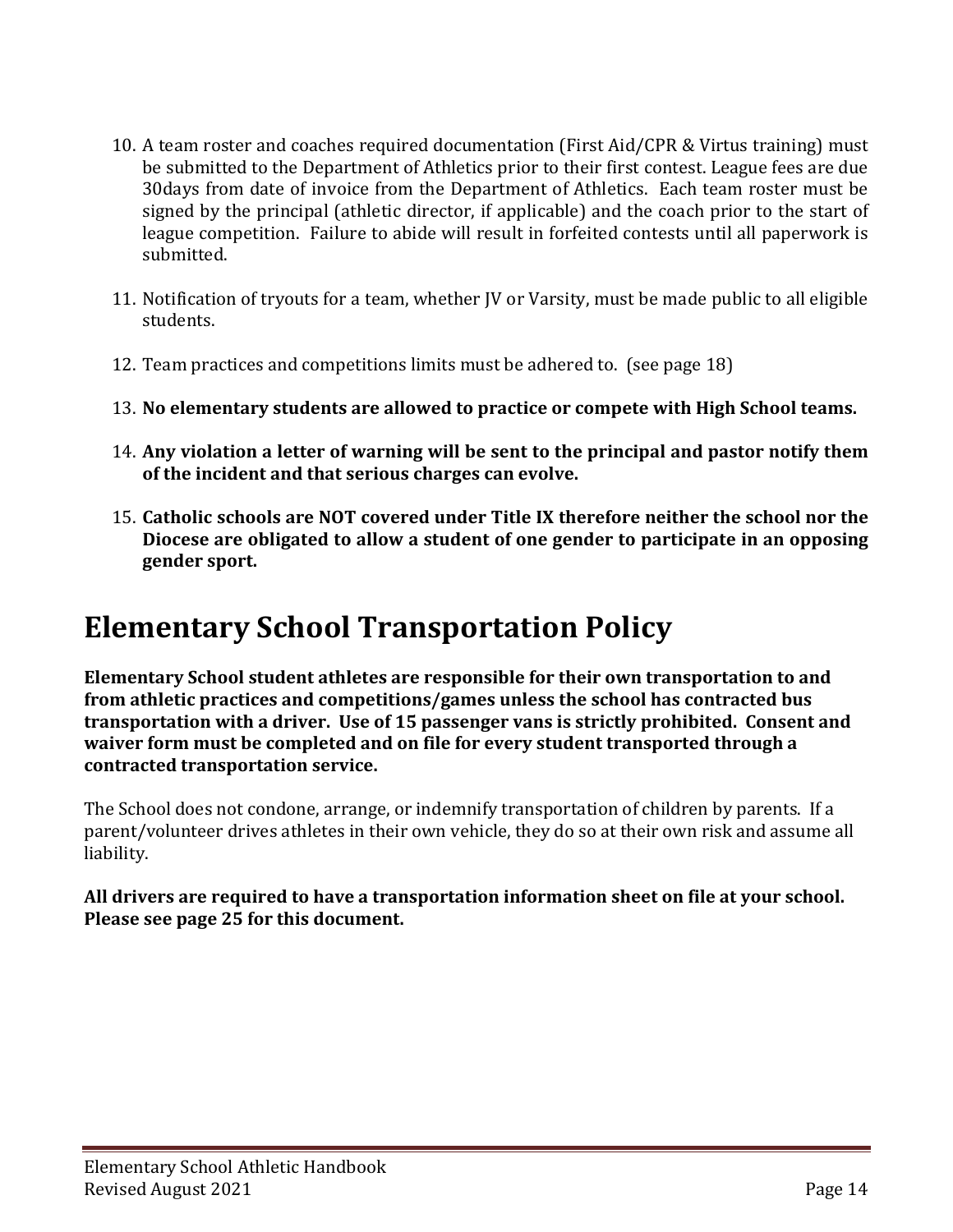# <span id="page-14-0"></span>Elementary Student Athlete Eligibility

- 1. The student athlete must be registered in and attending the school that he or she represents. The school must be a member of the Elementary Diocesan League.
- 2. The student athlete must be in good academic standing (earning a passing grade in each class or working to potential as determined by the individual school) in order to start on the team and /or continue on the team. Failing grades, lack of effort or inappropriate behavior will result in temporary suspension of eligibility. At that time, the student may not attend or participate in any team practice, competition, or event. The decision to allow the return of the student athlete is made by teachers and administrator. The parent may request permanent release from the team for academic priorities.
- **3. A student may not be 15 years old by Labor Day of the approaching school year to participate on any athletic team.**
- **4. Students who have completed 8th grade and enroll in another school as an 8th grade student are NOT eligible to participate in athletics if they participated in 6th, 7th, 8th grade of the school previously attended.**
- 5. "Redshirting," retaining a student for the sake of increased sports participation, is neither ethical nor permitted.
- 6. The student must have on file in the school office: current year physician's release to participate, a sports physical within the last 12 months of the sports season, written parent permission, signed Sports Code of Ethics, emergency contact numbers. The student must have all these on file before participating in any team activity (practice or competition).
- 7. A student must be on the roster submitted at the time of team registration with the league and Department of Catholic Education.
- 8. A student athlete who was excluded by an official from a competition for unsportsmanlike conduct is ineligible to play in that sport until after the next previously scheduled contest in that sport on that level.
- 9. Just as in gym class, jewelry must not be worn during practices or competitions. This includes taped earrings, any type of bracelet, rings, earrings, and necklaces or chains. If a religious medal or medical identification tag is worn, it must be off the chain and taped or sewn under the uniform.
- 10. **USE CAUTION WHEN INCLUDING OR ADDING 4th & 5th GRADE CHILDREN TO 6th-7th & 8th GRADE (JR. HIGH) ROSTERS DUE TO DIFFERENT LEVELS OF PHYSICAL DEVELOPMENT.**
- 11. **NO ELEMENTARY STUDENTS ARE ALLOWED TO PRACTICE OR COMPETE WITH HIGH SCHOOL TEAMS.**
- 12. **ATHLETES MAY ONLY APPEAR ON 1 DIOCESAN TEAM ROSTER PER SEASON. VIOLATIONS WILL RESULT IN FORFITURE AND OR ELIMINATION FROM DIOCESEAN TOURNAMENT PLAY.**

\*\*Any changes made to a roster during the season require a new roster to be submitted to the Director of Athletics prior to the student(s) participation on the team. Failure to do so will result in forfeitures of each game the new player(s) participate in.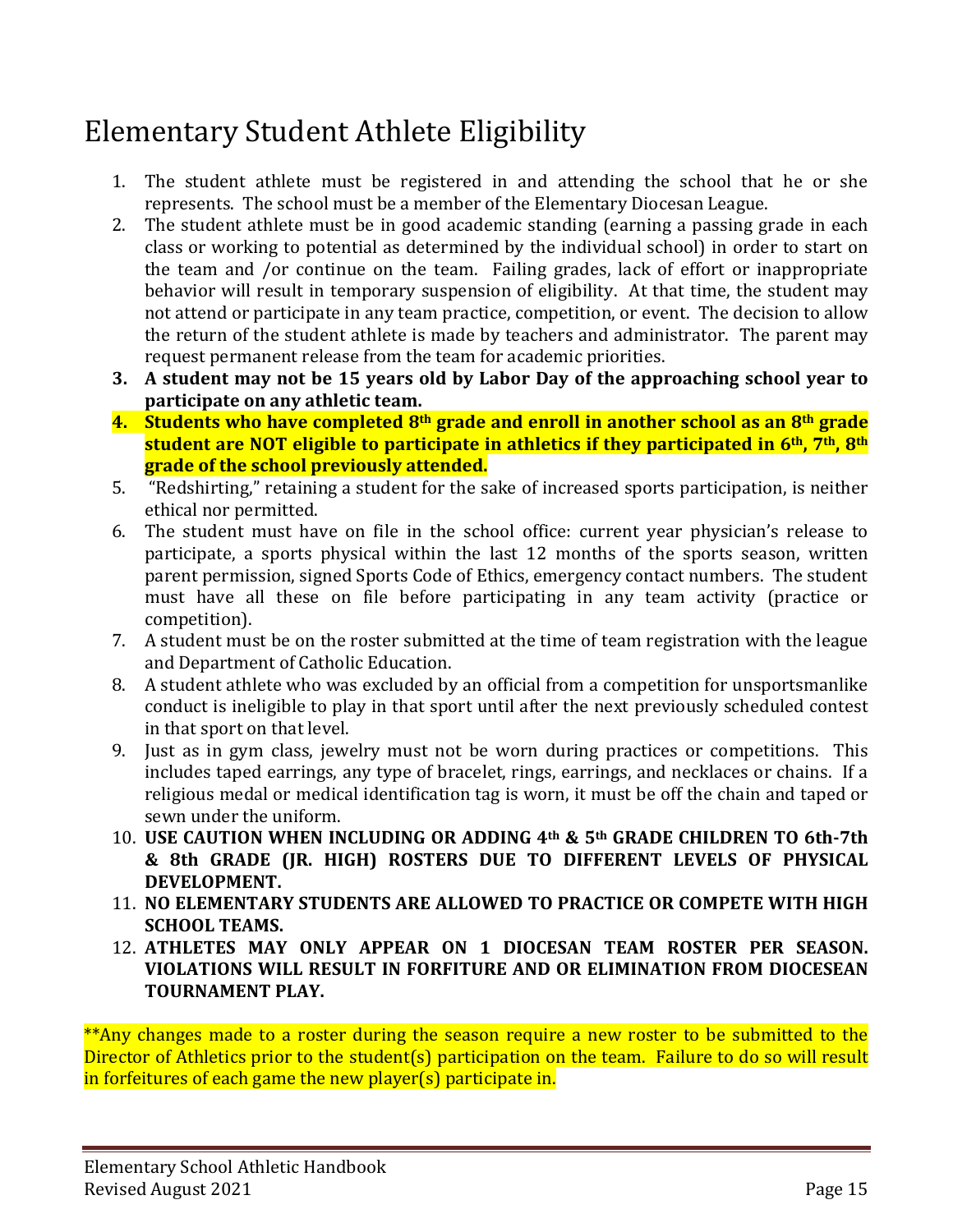# <span id="page-15-0"></span>New Elementary School Sports Seasons

## FALL (7 Weeks)

- Begins on October 1
- Completed by November 19
- Cross Country
- Girls' Varsity and JV Volleyball

## WINTER (12 Weeks)

- Begins on January 4
- Season completed by March 30; league play/Diocesan Tournament
- Boys' Varsity and JV basketball
- Girls' Varsity and JV basketball

## SPRING (7 Weeks)

- Begins on April 20
- Season completed by June 10; league play/Diocesan Tournament
- Girls' Varsity and JV softball
- Boys' volleyball
- Track and Field (co-ed) Diocesan Track Meet

 OTHER: These sports are not Diocesan sponsored, leagues are still obligated to follow all **Diocesan rules.** 

- Boys' Varsity and JV baseball
- Soccer (co-ed)
- Swimming (co-ed)

*There may be no co-ed practices or competition events unless the sport is indicated as co-ed above. Diocesan sponsored sports supersede non-diocesan sponsored events.*

> **ATHLETES MAY ONLY APPEAR ON 1 DIOCESAN SCHOOL TEAM ROSTER PER SPORT PER SEASON**

## • **NO COMBINING OF SCHOOL TEAMS TO FORM "TOURNAMENT TEAMS"**

 **Practices may be held at the discretion of the school in order to complete the recommended number of practices prior to participation**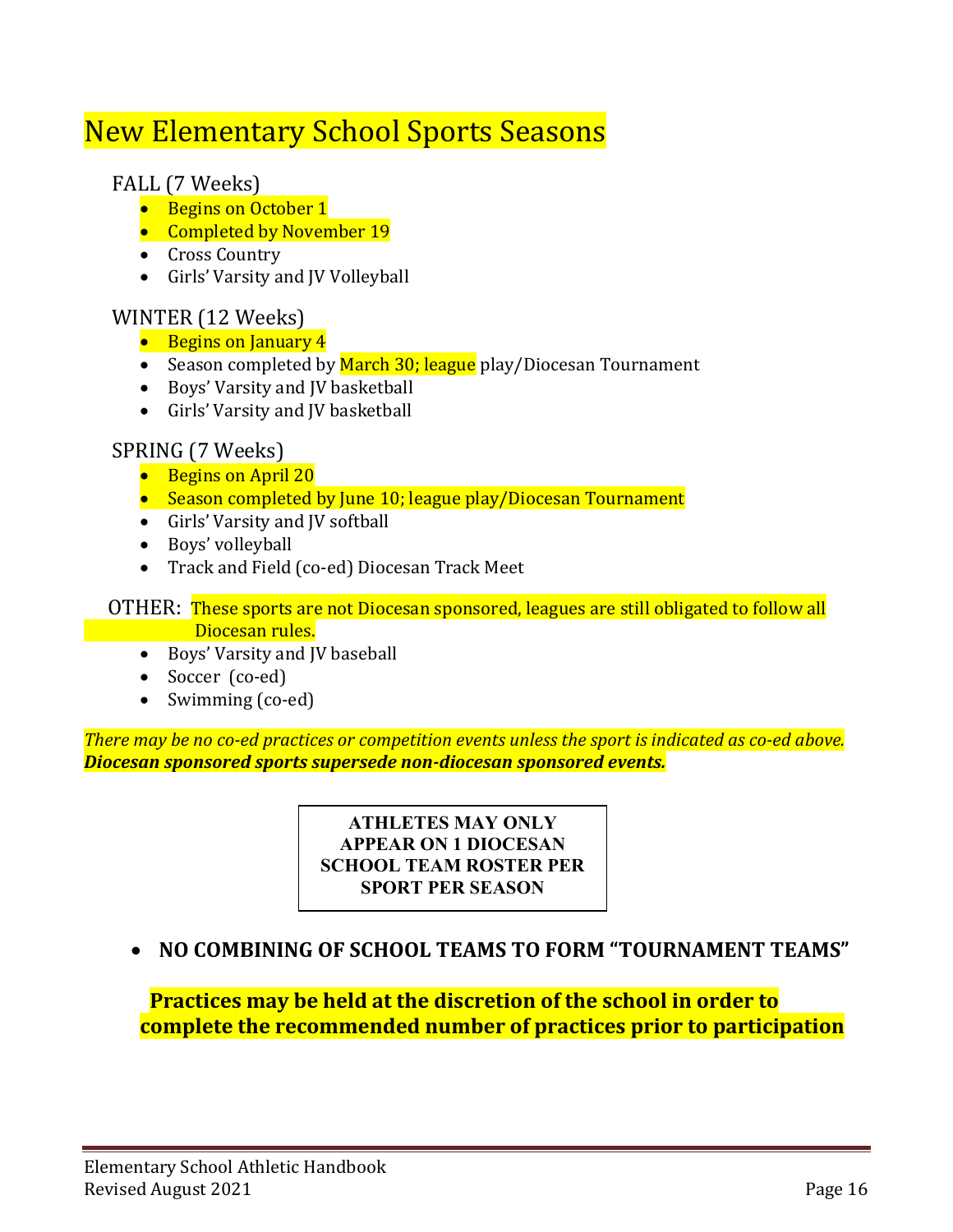# <span id="page-16-0"></span>Elementary Grade Level Participation

| Sport                     | <b>Permitted Grade Levels</b> |
|---------------------------|-------------------------------|
| <b>Cross Country</b>      | $5 - 6 - 7 - 8$               |
| Girls' Varsity volleyball | $(6) - 7 - 8$                 |
| Girls' JV volleyball      | $(4) - 5 - 6$                 |
| Varsity basketball        | $(6) - 7 - 8$                 |
| <b>IV</b> basketball      | $(4) - 5 - 6$                 |
| Varsity softball          | $(6) - 7 - 8$                 |
| <b>IV</b> softball        | $(4) - 5 - 6$                 |
| Boys' volleyball          | $(6) - 7 - 8$                 |
| Diocesan Track & Field    | $3 - 4 - 5 - 6 - 7 - 8$       |

#### **USE CAUTION WHEN INCLUDING OR ADDING 4th & 5th GRADE CHILDREN TO 6th-7th & 8th GRADE (JR. HIGH) ROSTERS DUE TO DIFFERENT LEVELS OF PHYSICAL DEVELOPMENT.**

(4),(6) indicates prior permission to participate must be made by **written request** of the principal, the parent or legal guardians signed approval, and the appropriate insurance forms (if needed) on file with the Dept. of Athletics.

Smaller schools may invite participation of a neighboring Catholic school for the sole purpose of fielding a team. Special consideration may be granted by the Dept. of Athletics to  $5<sup>th</sup>$  &  $6<sup>th</sup>$ graders in order for a school to field a team**. Refer to page 18 for combing protocol.**

**1. If a sixth grader(s) is added to a Varsity roster, a letter from the principal must be submitted to the Department of Athletics, requesting permission from the Diocese of Buffalo to allow the student(s) to play at this level. This student is not allowed to participate until the letter is received. The school will receive acknowledgement from the Department of Athletics.**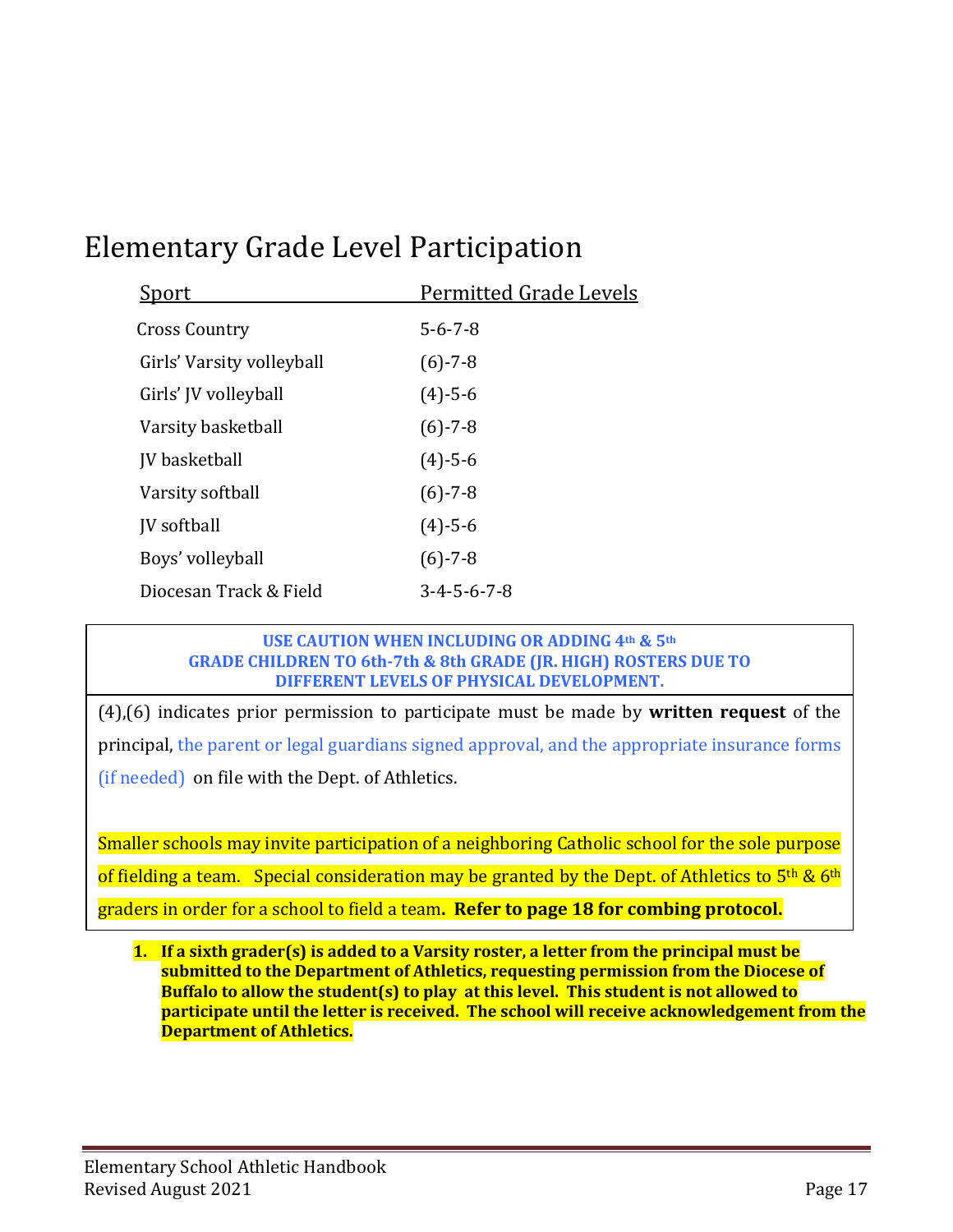# <span id="page-17-0"></span>**New Protocol for Combining School Teams**

# **2021-22 School Year**

- 1. Principals of both schools must agree to combine.
- 2. Athletic Directors from both schools must agree to combine.
- 3. Primary school will be determined by the principals of both schools.
	- a. Primary school will be responsible for all sport protocols.
	- b. Primary school will be responsible to make sure coaches are in compliance of Diocesan regulations.
	- c. Primary school will be responsible for all fees.
	- d. Primary school will be responsible for the team uniforms.
- 4. Any combines school teams will be subject to the following additional safety protocols.
	- a. All coaches, managers, team personnel and players that are not in the contest will be required to WEAR A MASK.
	- b. Athletic Director of primary school will be responsible to make sure all safety protocols are followed.
	- c. Primary school will be responsible to make sure the "team" follows all CDC, NYS, ECDOH and updated Diocesan guidelines.
	- d. Failure to field a team for scheduled contest will be counted as a FORFEIT with NO MAKE-UP DATE.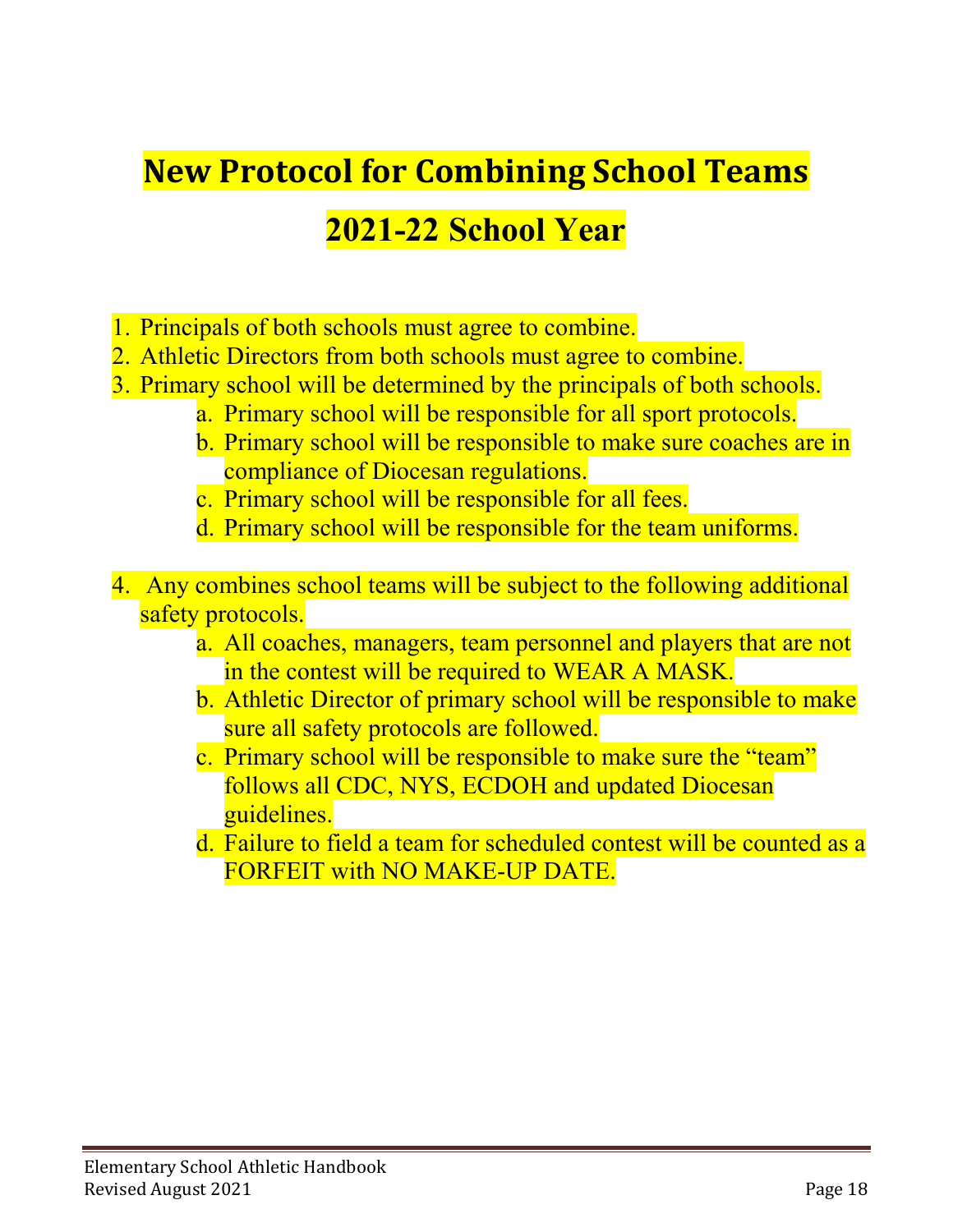## **Elementary School Recommended Team Practice & Competition Limits**

| <b>Sport</b>          | Min. $#$ of<br>practices<br>prior to 1st<br><b>Contest</b> | Max. $#$ of<br>practices<br>prior to<br>$1$ st<br><b>Contest</b> | Max. $#$ of<br>practices<br>per Week | Max. # of<br><b>Contests</b> | Min. Time<br><b>Between</b><br><b>Contests</b> | <b>Other</b> |
|-----------------------|------------------------------------------------------------|------------------------------------------------------------------|--------------------------------------|------------------------------|------------------------------------------------|--------------|
| <b>Cross Country</b>  | 5                                                          | 15                                                               | 4                                    | 10                           | 1 Night                                        |              |
| Girls' V. Volleyball  | 5                                                          | 15                                                               | 4                                    | 20                           | 1 Night                                        |              |
| Girls' JV. Volleyball | 5                                                          | 15                                                               | 4                                    | 14                           | 1 Night                                        |              |
| V. Basketball         | 5                                                          | 15                                                               | 4                                    | 30                           | 1 Night                                        |              |
| JV. Basketball        | 5                                                          | 10                                                               | 4                                    | 20                           | 1 Night                                        |              |
| V. Softball           | 5                                                          | 15                                                               | 4                                    | 20                           | 1 Night                                        |              |
| JV. Softball          | 5                                                          | 15                                                               | 4                                    | 14                           | 1 Night                                        |              |
| Boys' Volleyball      | 5                                                          | 15                                                               | 4                                    | 20                           | 1 Night                                        |              |
| Track & Field         | 5                                                          | 15                                                               | 4                                    | 10                           | 1 Night                                        |              |

# <span id="page-18-0"></span>Elementary School Team Practice Limits<br>
• Only 1 practice per day is permitted.

- 
- Minimum of 1 hour in length,
- Practices do not exceed 2 hours.
- **Elementary students are not permitted to practice with high school teams.**

# <span id="page-18-1"></span>Elementary School Team Contest Limits<br>• The number of contests includes tournament games.

- 
- Count only the number of tournament games you are guaranteed.
- The school's team uniform may only be worn at School-sponsored events
- Only one (1) Diocesan sport competition per day is permitted, with the exception of the Diocesan Track Meet.
- **Elementary students are not permitted to compete with high school teams.**

# <span id="page-18-2"></span>Rationale for Practices & Competitions<br>• Academic study and schedules are top priority.

- 
- Team schedules should not burden family life or religious practice.
- Instruction and conditioning is important prior to competition.

<span id="page-18-3"></span>RECRUITING OF STUDENTS BASED SOLELY ON ATHLETIC ABILITY IS A DIRECT VIOLATION OF **THE MONSIGNOR MARTIN HIGH SCHOOL ATHLETIC ASSOCIATION**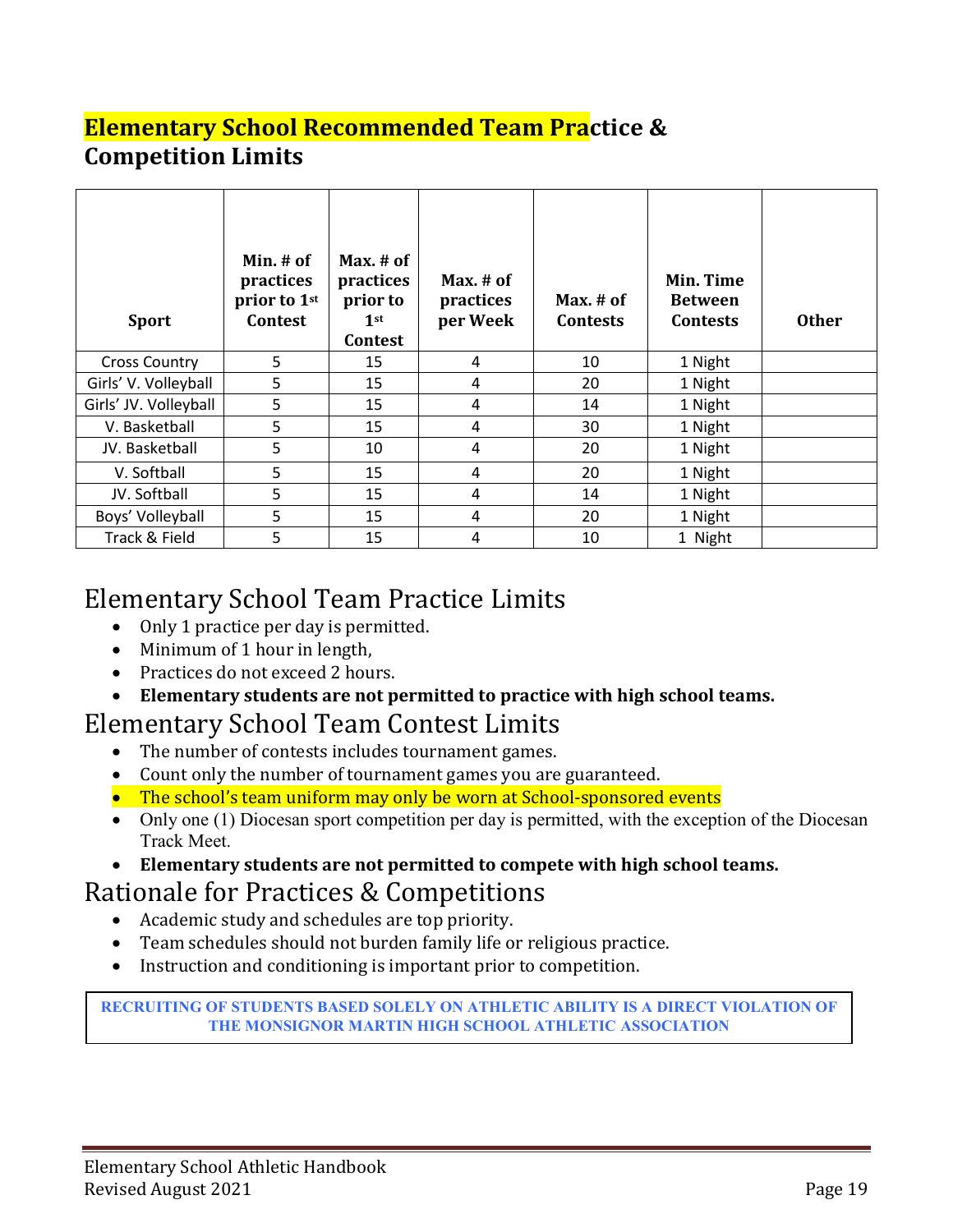## OVERSIGHT COMMITTEE:

Members: Brian Kiszewszki, Nancy DiBerardino, Scott Kapperman, Tristan D'Angelo (alternate), plus 2 athletic directors (TBA).

## <span id="page-19-0"></span>Purpose

The Athletic Oversight Committee which includes the director of elementary athletics will establish and enforce the policies (see pages 13-15) in the Diocese of Buffalo Elementary School Athletic Handbook. The Committee will review and determine facts regarding any incident in violation of a Diocesan policy then rule on the severity, intent, circumstance, and causes of the rule/policy violation. It will determine the consequences of the actions and any sanctions to be made. The decision of this committee is binding.

The Diocesan-recognized sports leagues will be monitored by the Oversight Committee and will influence their course of action.

The Elementary School Athletic Handbook will be reviewed annually and updated when needed based on recommendations of the Oversight Committee and Principals' Council.

<span id="page-19-1"></span>Procedure

- 1. The proper channels to address a concern must be followed. For example, the principal of the school should be approached first. Often, an incident can be cleared up quickly when the principal is made aware of a problem. At this level, consequences may be determined based on the school's Athletic Handbook. It may be necessary to refer the concern to the Oversight Committee.
- 2. A concern of policy/rule violation must be presented to the Director of Elementary Athletics in written form within 3 days of the incident or violation. The concern can originate from a student, parent, administrator, coach, official, league coordinator or sports event organizer. **No anonymous concerns will be addressed**.
- 3. Members of the Oversight Committee will be in communication with those involved in the incident to determine facts.
- 4. The facts will be presented to the Committee and the severity, frequency, intent, and causes of the violation will be reviewed.
- 5. The Oversight Committee will determine the level of intervention or consequences of the violation. Discipline will be progressive unless the violation was determined to be criminal or cause undue risk of liability or exhibits extreme resistance to Catholic values and the goals of the Athletic Program. In which case, it may be severe enough to warrant a ban, expulsion, or criminal charge.
- 6. The determination will be made by consensus, impartially, and binding. There is no recourse for a hearing.

*Failure to abide by the rules set forth by the Department of Catholic Schools and the Directors of Elementary Athletics will jeopardize any post season play by the school team (s) in violation.*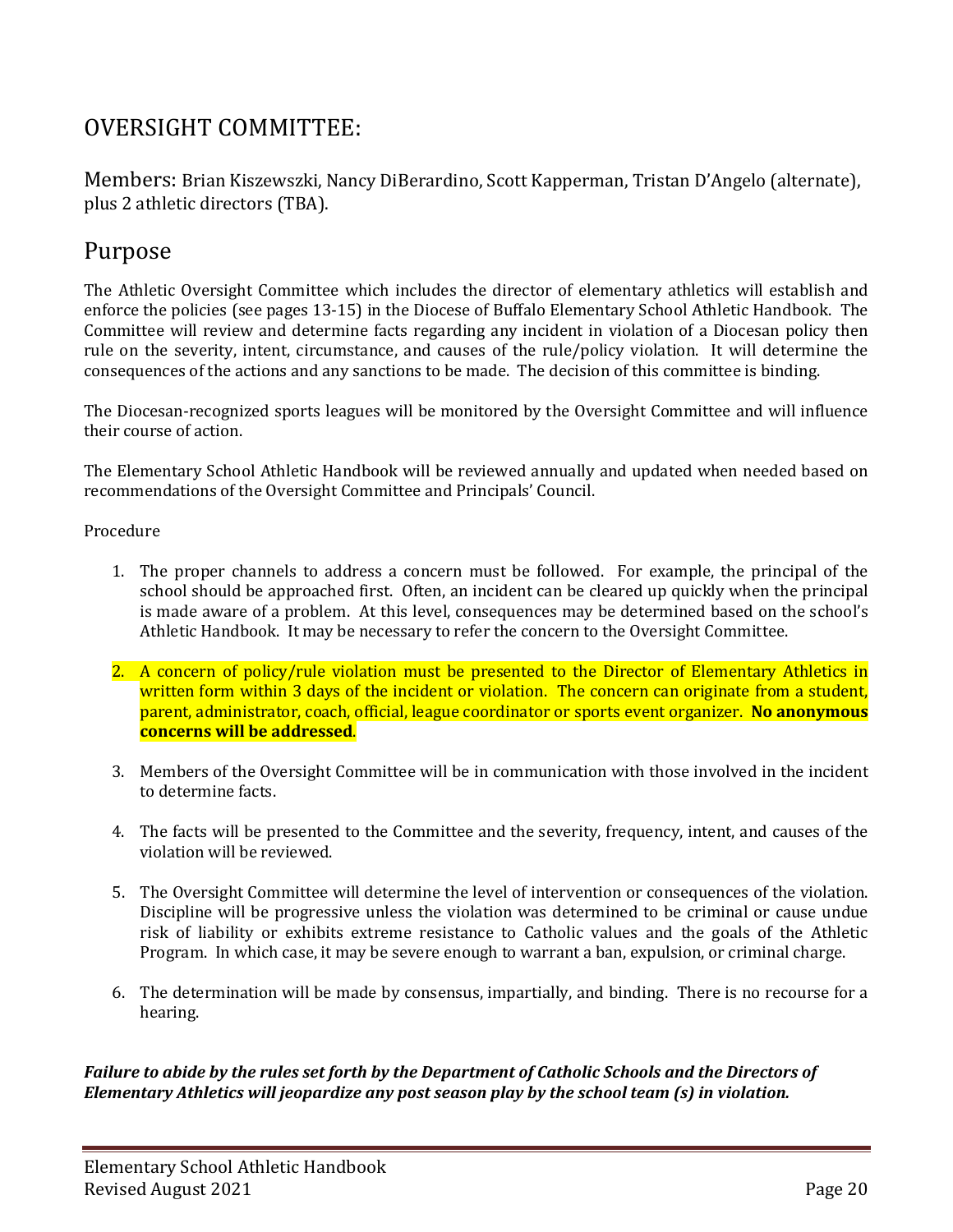# <span id="page-20-0"></span>**APPENDICES**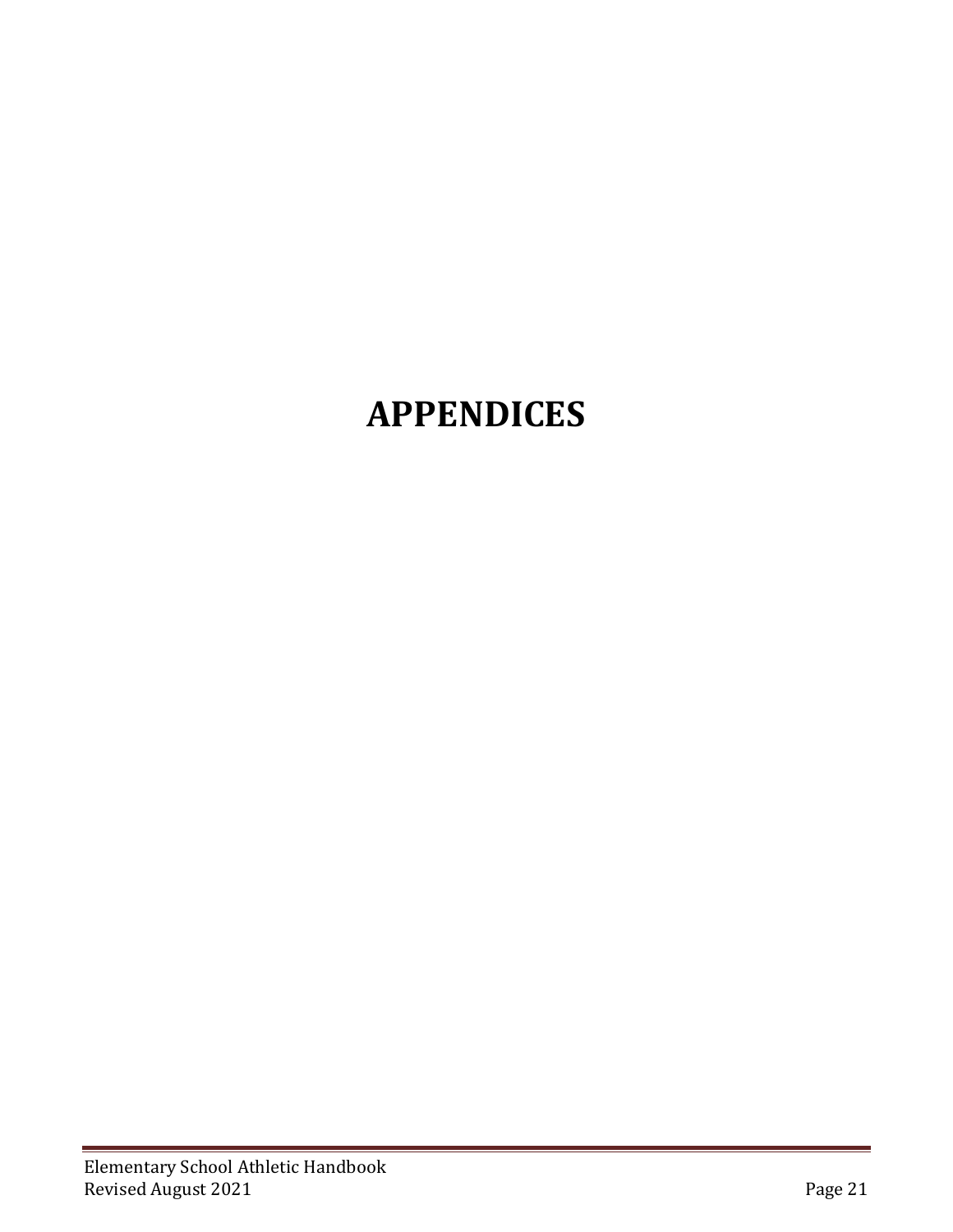# <span id="page-21-0"></span>**A-1 Medical Release for Sports Participations**

As of September 2018, the New York State Education Department is mandating that all students participating in interscholastic sports will be required to annually have a physical.

A new health form has been created by the New York State Education Department that will need to be completed entirely by the student's private health care provider or school medical director.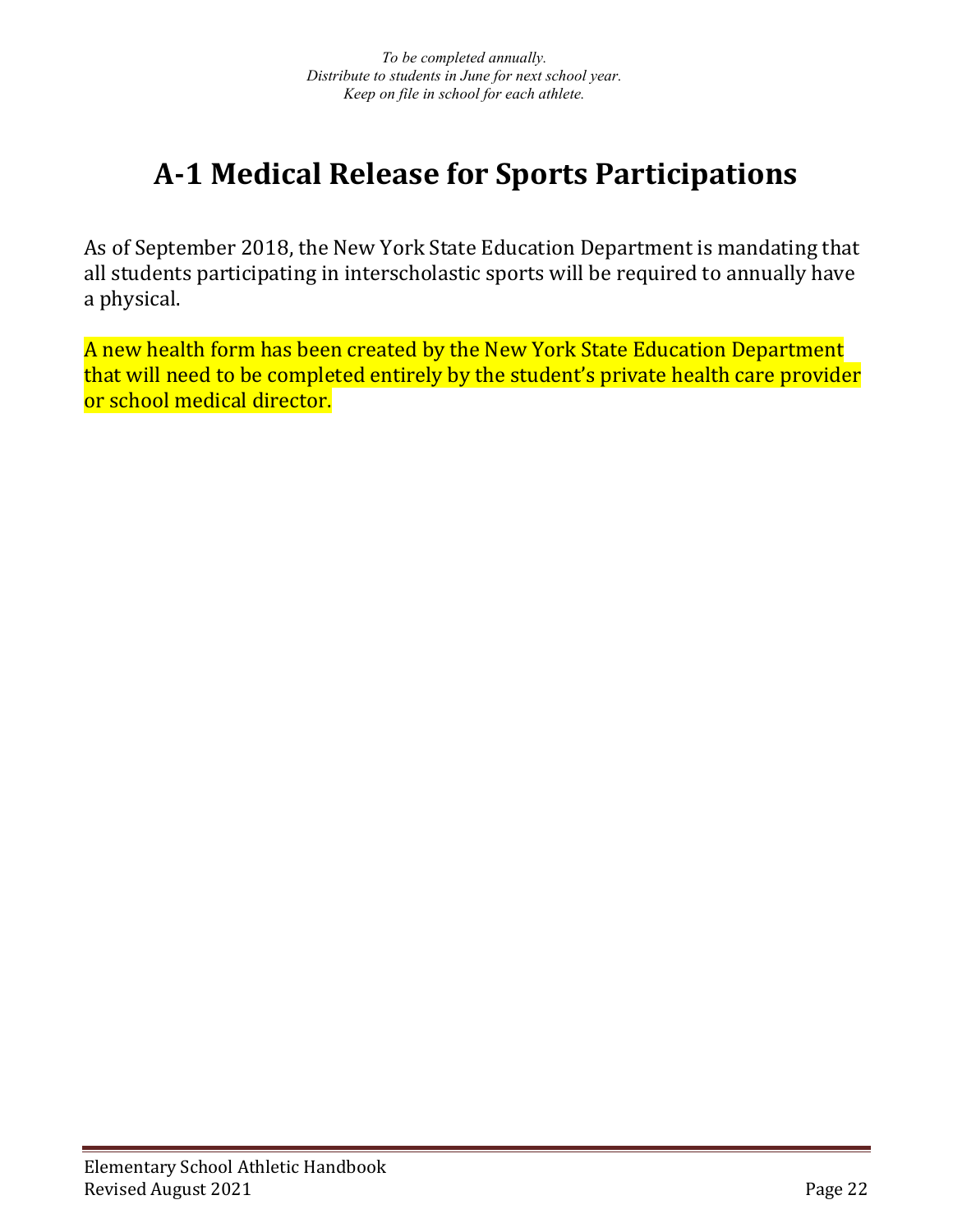*Place on school letterhead. To be completed annually for each sport. Distribute to students in June for next school year. Keep 1 copy in school file and 1 copy with coach at all times.*

# **A-2 Parent Permission for Sports Participation**

<span id="page-22-0"></span>

|                                                        | Name of Parent/Guardian(s) Manuscripture of Parent/Guardian(s)                                                                                                                                                                                            |  |
|--------------------------------------------------------|-----------------------------------------------------------------------------------------------------------------------------------------------------------------------------------------------------------------------------------------------------------|--|
|                                                        |                                                                                                                                                                                                                                                           |  |
|                                                        |                                                                                                                                                                                                                                                           |  |
| <u> 1989 - Johann Stein, mars eta biztanleria (</u>    | has my permission to participate in                                                                                                                                                                                                                       |  |
| <u> 1980 - Johann Barnett, fransk politik (</u>        | during the school year _______. He/she will be expected                                                                                                                                                                                                   |  |
| $\overline{\text{(sport)}}$<br>replacement value.      | to attend all scheduled practices and games. If needed, I understand that my<br>son/daughter is responsible for all equipment/uniforms issued, and if any of the<br>equipment/uniforms issued are not returned in proper condition, I am liable for their |  |
| In case of an emergency and I cannot be reached, call: |                                                                                                                                                                                                                                                           |  |
|                                                        | Name Phone Phone                                                                                                                                                                                                                                          |  |
| <b>Or</b>                                              |                                                                                                                                                                                                                                                           |  |
|                                                        |                                                                                                                                                                                                                                                           |  |
| to have my child treated by a physician.               | If I cannot be reached, I give my permission for the coach or a responsible school representative                                                                                                                                                         |  |
|                                                        | My child has received a medical release to participate in $\frac{S_{\text{port}}}{S_{\text{port}}}$ and                                                                                                                                                   |  |
|                                                        | He/she has been in good health since, having no accidents or major illnesses.                                                                                                                                                                             |  |
|                                                        | Please indicate any allergies or health conditions that we should be aware of:                                                                                                                                                                            |  |
|                                                        | Parent Signature                                                                                                                                                                                                                                          |  |
|                                                        |                                                                                                                                                                                                                                                           |  |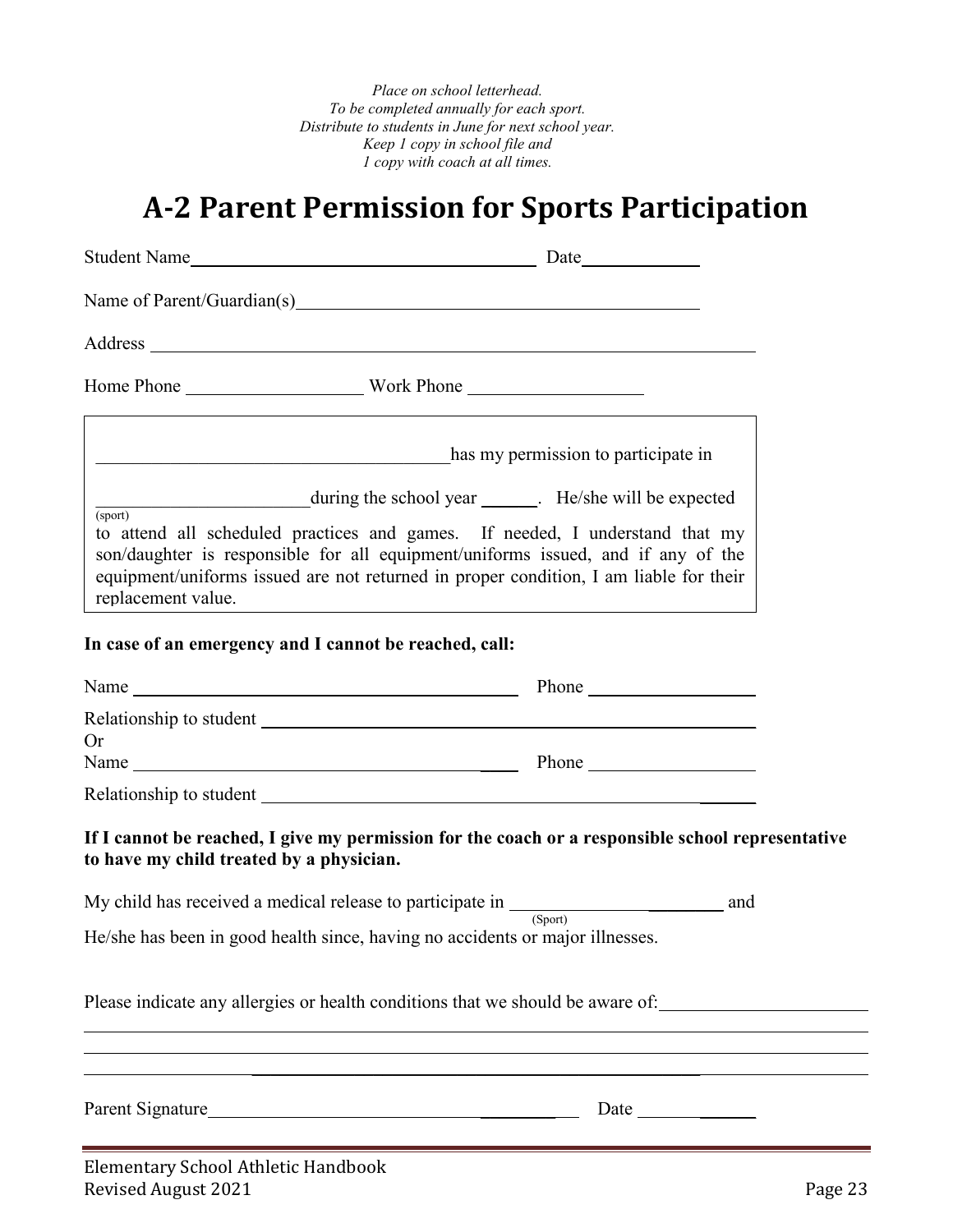#### DIOCESE OF BUFFALO DEPARTMENT OF CATHOLIC SCHOOLS

*Insert school name*

# **A-3 Sports Code of Ethics**

### PARENTS

<span id="page-23-0"></span>**I hereby pledge to provide positive support, care, and encouragement for all children participating in youth sports by following this Parents' Code of Ethics.**

*I will remember my behavior, and that of my child, represents my school and reflect its philosophy.*

*I will practice and encourage good sportsmanship, effort, and teamwork from players, coaches*, *officials, and other parents at every game and practice.*

*I will not place a burden on my child to win games. The purpose of youth sports is to develop physical, mental, and social skills.*

*I will do my very best to make youth sports fun for my child.*

*I will never argue with or complain about a referee's call or decision.*

*I will support efforts to remove verbal and physical abuse from youth sports activities.*

*I will refrain from being a sideline coach or referee. I will attend games to provide positive support for all players on all teams.*

*I will support efforts to provide and environment for my child that is free from drugs, alcohol, and tobacco. I will personally refrain from their use at all youth sports events.*

*I will remember the game is for the players and not for the parents.*

*I will ask my child to treat ALL players, coaches, fans, and officials with respect regardless of race, gender, creed, or ability.*

## PLAYERS

**I hereby pledge to provide positive support, care, and encouragement for all children participating in youth sports by following this Players' Code of Ethics.**

*I will remember to start each game with a prayer and model Christian values throughout any game or practice.*

*I will remember my behavior, and that of my players, represent my school and reflect its philosophy.*

*I will practice and encourage good sportsmanship from fellow players, coaches, officials, and parents at every game and practice.*

*I will remember that sports participation is an opportunity to learn and have FUN, not just to please my parents or coach.*

*I will be on time for every practice and game that I can, and will notify my coach in advance if I cannot.*

*I will do m y very best to listen and learn from my coaches.*

*I will try to do my best at every practice and game, working hard to improve my skills and self-discipline, and to help my team.*

*I will never argue with or complain about a referee's call or decision.*

*I will control my temper and resist the temptation to retaliate if I feel I've been wronged.*

*I will treat my coaches, other players, officials, and fans with respect regardless of race, gender, creed, or abilities, and I will expect to be treated accordingly.*

*I will do my very best in school.*

*I will play using the Laws of the Game.*

I have read and will follow the **Sports Code of Ethics**.

| Player                                       | Date |
|----------------------------------------------|------|
| Parent/Guardian                              | Date |
| Parent/Guardian                              | Date |
| <b>EXAMPLE SUBDIVITY OF A LIGHTER HARDER</b> |      |

------------------------------------------------------------------------------------------------------------------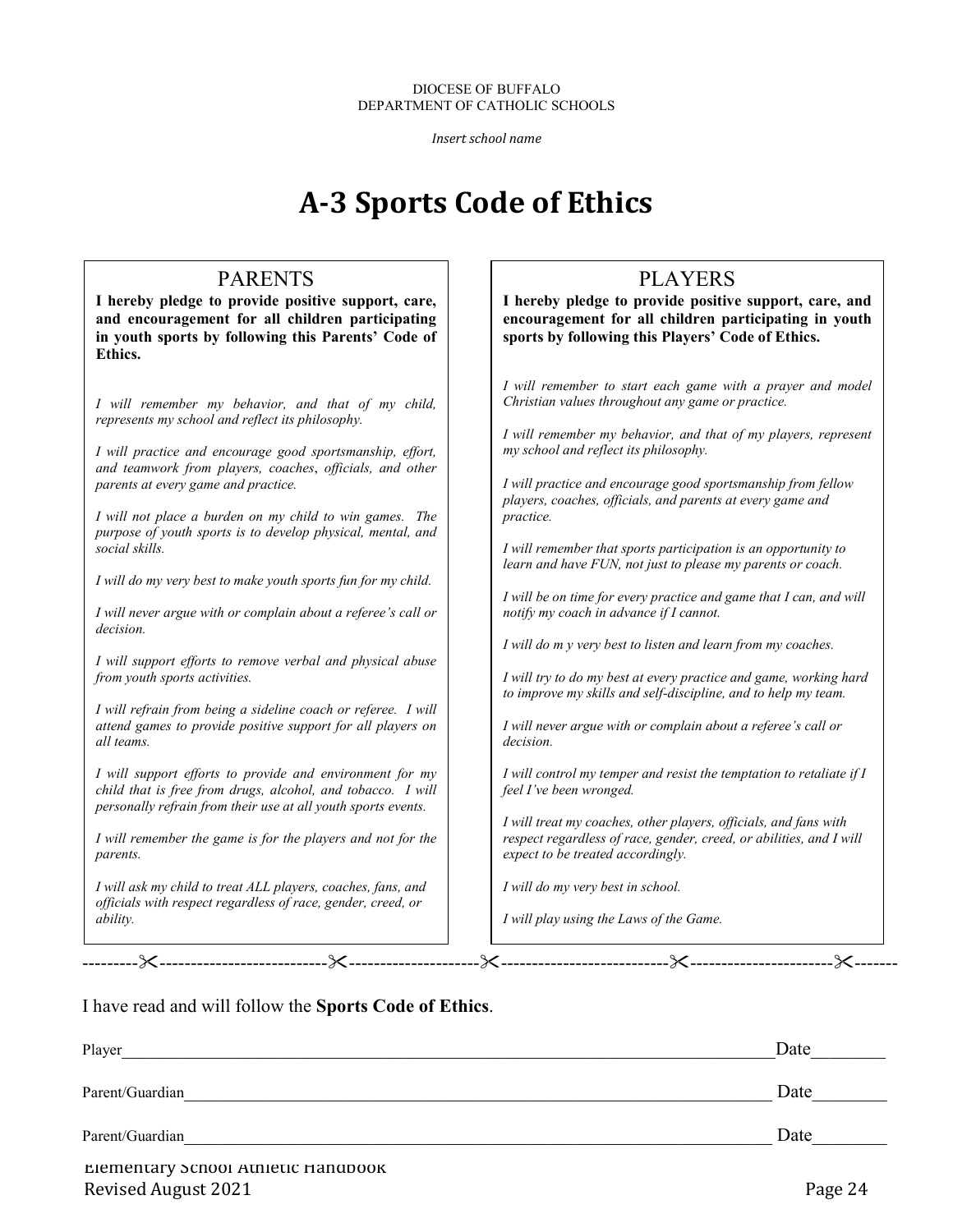*Place on school letterhead. To be completed annually.*

## <span id="page-24-0"></span>**A-4 School Safety Driver Information Sheet**

| <b>Driver</b>                            |                               |
|------------------------------------------|-------------------------------|
|                                          | Date of Birth                 |
| Address ________________________________ | Social Security #___________  |
|                                          |                               |
|                                          | Date of Expiration___________ |
| <b>Vehicle That Will Be Used</b>         |                               |
|                                          | Model of Vehicle__________    |
| Address of Owner                         | Make of Vehicle               |
|                                          |                               |
|                                          | Date of Expiration __________ |
|                                          |                               |

*If more than one vehicle is to be used, the aforementioned information must be provided for each Vehicle.*

## **Insurance Information**

When using a privately-owned vehicle, the insurance coverage is the limit of the insurance policy covering that specific vehicle.

Insurance Company \_\_\_\_\_\_\_\_\_\_\_\_\_\_\_\_\_\_\_\_\_\_\_\_\_\_\_\_\_\_\_\_\_\_\_\_\_\_\_\_\_\_\_\_\_\_\_\_\_\_\_\_\_\_\_\_\_\_\_\_\_\_\_\_\_\_

Policy # \_\_\_\_\_\_\_\_\_\_\_\_\_\_\_\_\_\_\_\_\_\_\_\_\_\_\_\_\_\_\_\_\_\_\_ Date of Policy Expiration \_\_\_\_\_\_\_\_\_\_\_\_\_\_\_\_\_\_

Liability Limits of Policy\*\_\_\_\_\_\_\_\_\_\_\_\_\_\_\_\_\_\_\_\_\_\_\_\_\_\_\_\_

*\*Please note: the minimal, acceptable liability limit for privately-owned vehicles is \$100,000/\$300,000.*

## **Certification**

*Place on school letterhead. Copy as needed.*

I certify that the information given on this form is true and correct to the best of my knowledge. I understand that as a volunteer driver, I must be 21 years of age or older, possess a valid driver's License, have the proper and current license and vehicle registration, and have the required insurance coverage in effect on any vehicle used to transport students.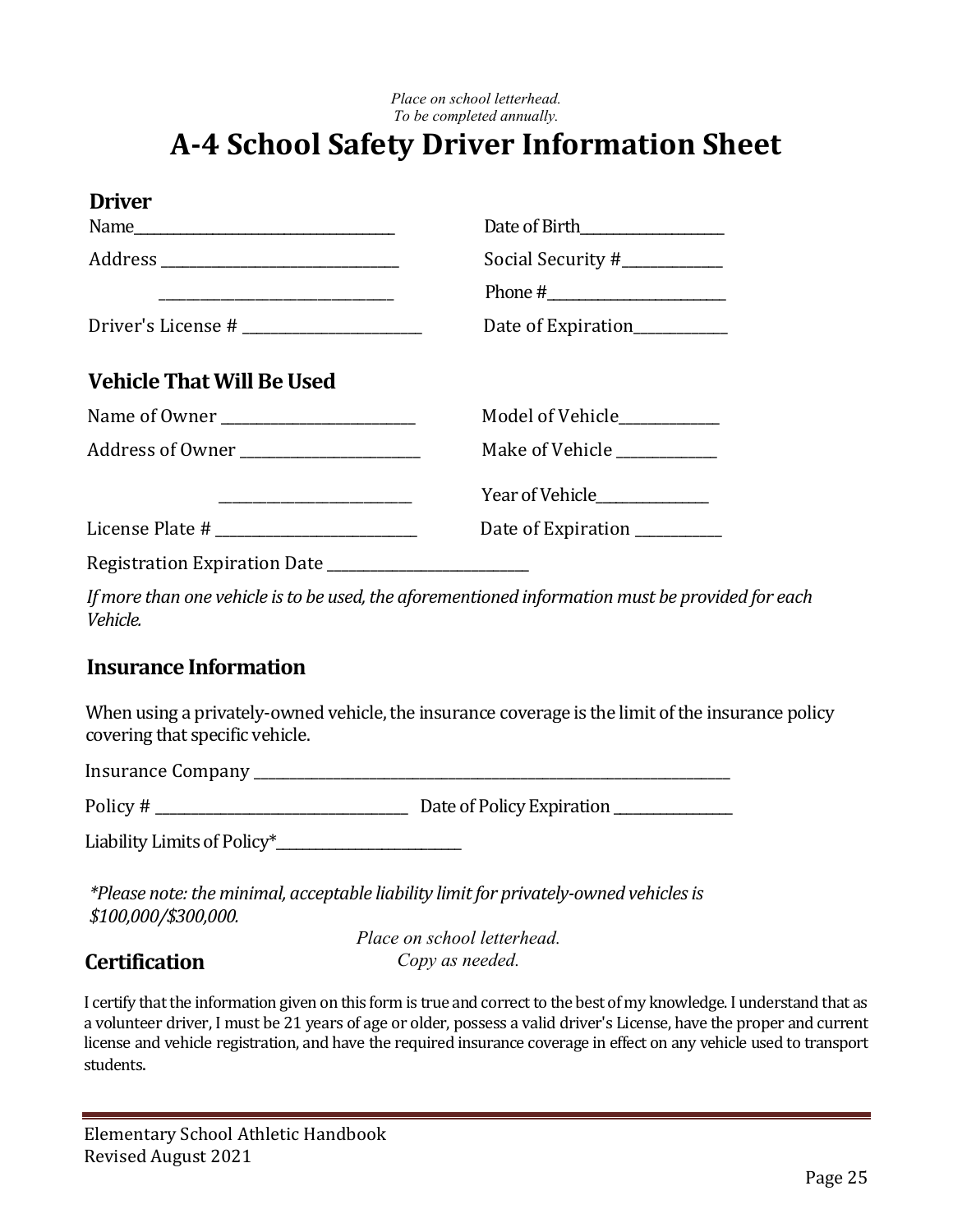#### <span id="page-25-0"></span>**DEPARTMEN OF CATHOLIC SCHOOLS 795 MAIN STREET DIOCESE OF BUFFALO BUFFALO, NEW YORK 14203**

**All Entries Must be Completed**

## **B-1 Official Athletic Roster Form** 2021-2022

| Principal <b>Principal</b> |       |            |         |
|----------------------------|-------|------------|---------|
|                            |       |            |         |
|                            |       |            |         |
|                            |       |            |         |
|                            |       |            |         |
| Name                       | Grade | <b>DOB</b> | Jersey# |
|                            |       |            |         |
|                            |       |            |         |
|                            |       |            |         |
|                            |       |            |         |
|                            |       |            |         |
|                            |       |            |         |
|                            |       |            |         |
|                            |       |            |         |
|                            |       |            |         |
|                            |       |            |         |

(Additional names may be listed on the back of this sheet.) **All entries must be completed and emailed to: NANCY 10 days prior to your first scheduled game [ndiberardino@buffalodiocese.org.](mailto:ndiberardino@buffalodiocese.org)**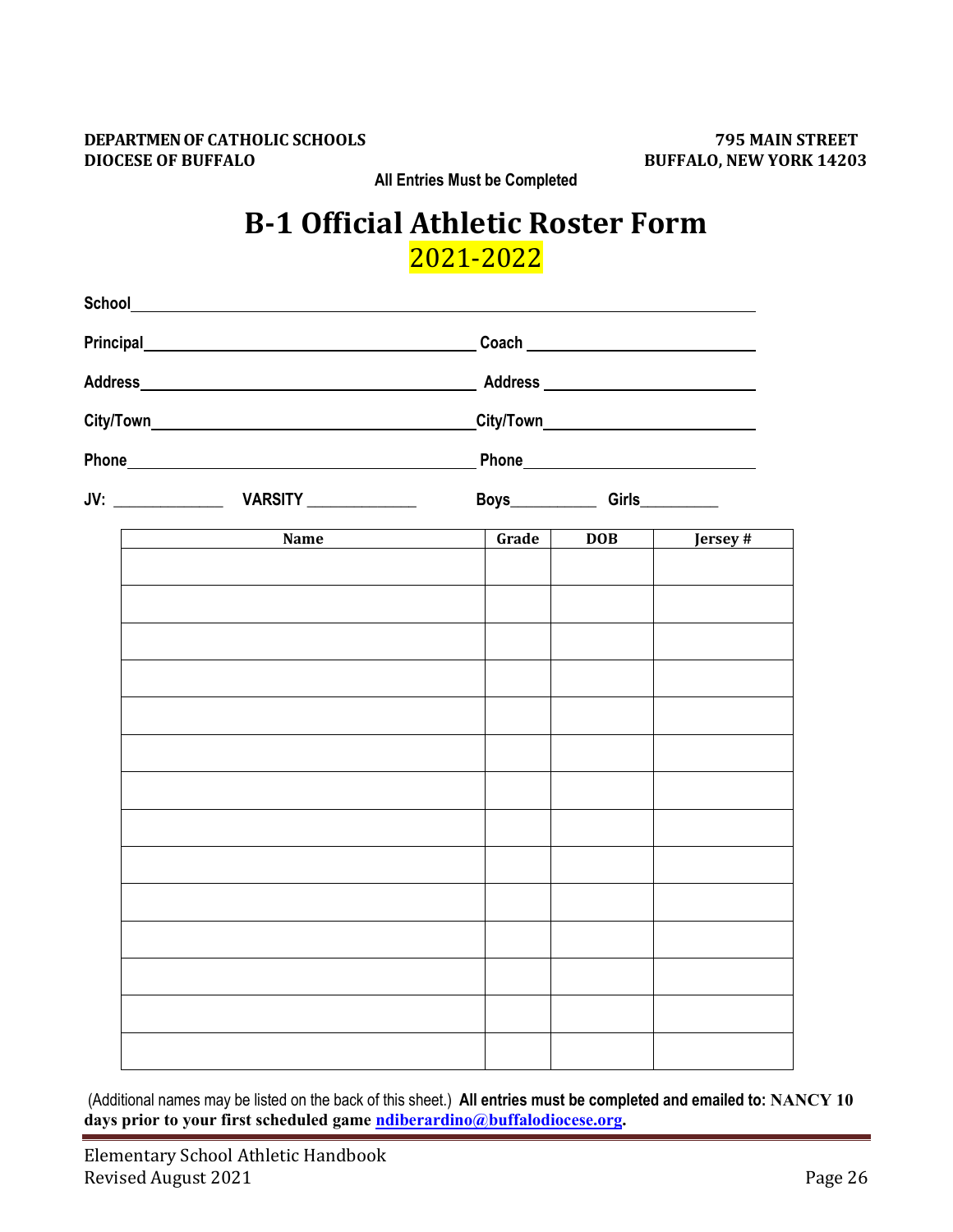*Place on school letterhead. To be completed annually*

# <span id="page-26-0"></span>**C-1 Coach's Agreement and Code of Ethics**

**I hereby pledge to provide positive support, care, and encouragement for all children participating in youth sports by following this Coach's Code of Ethics**.

*I will remember to start each game with a prayer and model Christian values throughout any game or practice.*

*I will remember my behavior, and that of my players, represent my school and reflect its philosophy.*

*I will practice and encourage good sportsmanship from players, fellow coaches, officials, and parents at every game and practice.*

*I will place the emotional and physical well-being of my players ahead of the desire to win.*

*I will keep myself informed of sound principles of coaching and child development.*

*I will never argue with or complain about a referee's call or decision.*

*I will do my best to provide a safe, supervised playing situation for my players. I will check players' equipment and fields.*

*I will treat each player as an individual, remembering the large range of emotional and physical development within the same age group.*

*I will do my best to organize practices that are FUN and challenging for all my players.*

*I will teach my players the Laws of the Game.*

*I will remember that I am a youth sports coach and that the game is for the players.*

*I will maintain an open line of communication with the school principal and the players' parents.*

I, **I** and the policies in this handbook that apply to athletic competition in our school and the Diocese of Buffalo. I will follow these guidelines and uphold them I all circumstances. I have read and will follow the Coach's Code of Ethics.

**SPORT\_\_\_\_\_\_\_\_\_\_\_\_\_\_\_\_\_\_\_\_\_\_\_\_\_\_\_\_\_\_\_**

Coach's signature \_\_\_\_\_\_\_\_\_\_\_\_\_\_\_\_\_\_\_\_\_\_\_\_\_\_\_\_\_\_\_\_\_\_\_\_\_\_ Date\_\_\_\_\_\_\_\_\_\_\_\_\_

CPR/AED certification Protecting God's Children<br>Date expires Training date

Date expires

Training date

First Aid certification The Background Date & By

\***A Copy of this form along with your First Aid / CPR/ AED Certification must accompany the team roster you are coaching 10 days prior to your first contest.**

**SUBMIT WITHIN 24 HOURS TO:** Principal's signature\_\_\_\_\_\_\_\_\_\_\_\_\_\_\_\_\_\_\_\_\_\_\_\_\_\_\_\_\_\_\_\_\_\_\_\_\_ Date\_\_\_\_\_\_\_\_\_\_\_\_\_

**Copy must be sent to the Director of Athletics, 795 Main Street, Buffalo, NY 14203**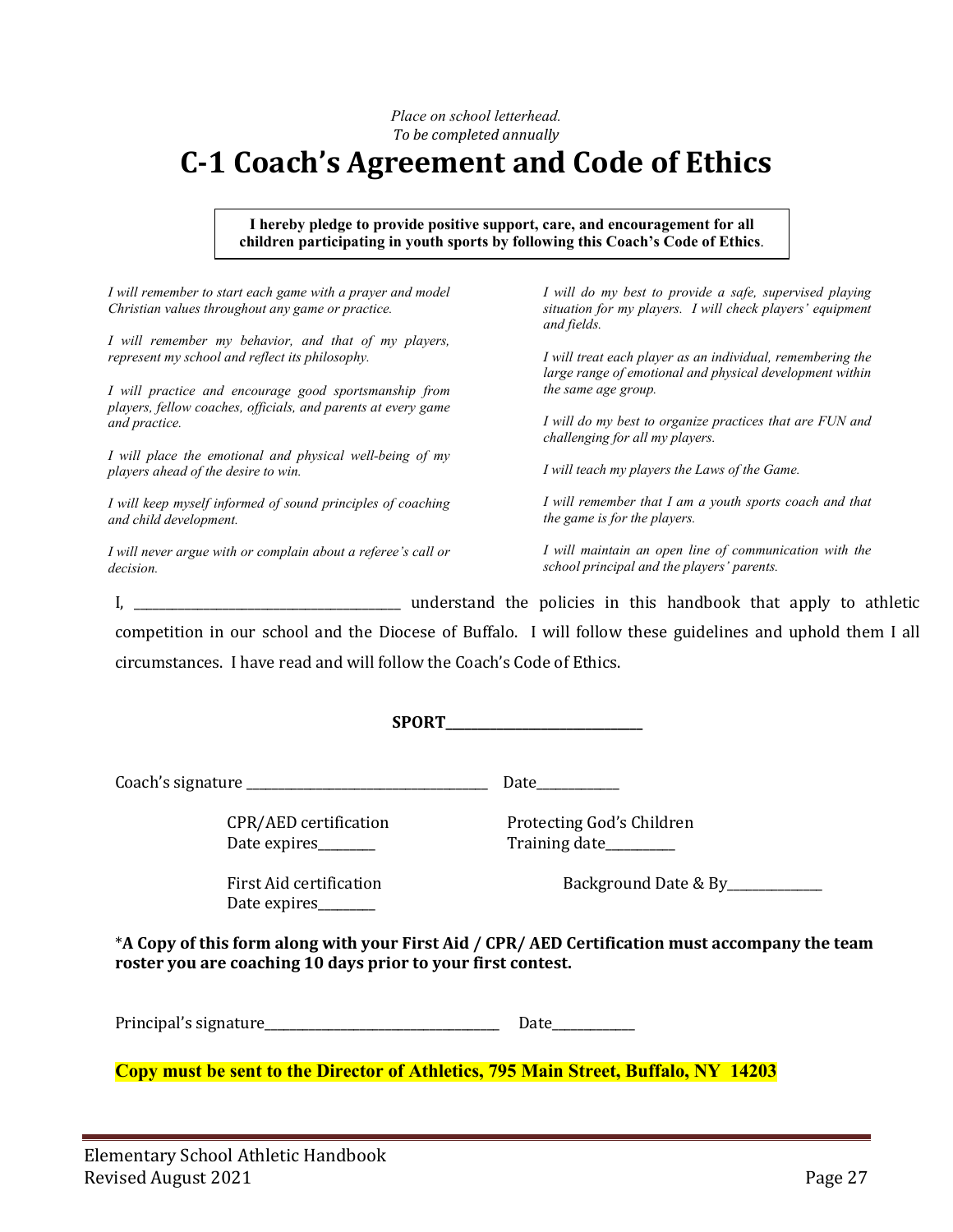# <span id="page-27-0"></span>Place on school letterhead. **C-2 Incident Report** Date\_\_\_\_\_\_\_\_\_\_\_\_\_\_\_\_ Parish/Institution Name

| arish) mstitution rumit                                                                                                                                          |
|------------------------------------------------------------------------------------------------------------------------------------------------------------------|
|                                                                                                                                                                  |
|                                                                                                                                                                  |
|                                                                                                                                                                  |
|                                                                                                                                                                  |
|                                                                                                                                                                  |
|                                                                                                                                                                  |
|                                                                                                                                                                  |
|                                                                                                                                                                  |
|                                                                                                                                                                  |
|                                                                                                                                                                  |
|                                                                                                                                                                  |
|                                                                                                                                                                  |
|                                                                                                                                                                  |
| <u> 1989 - Johann Stoff, deutscher Stoff, der Stoff, der Stoff, der Stoff, der Stoff, der Stoff, der Stoff, der S</u>                                            |
|                                                                                                                                                                  |
|                                                                                                                                                                  |
|                                                                                                                                                                  |
|                                                                                                                                                                  |
|                                                                                                                                                                  |
|                                                                                                                                                                  |
| Department of Insurance Services<br>795 Main St. Buffalo, NY 14203<br>Ph.: 716-847-8396  Fax: 716-847-5538<br>http://www.buffalodiocese.org/insurance/forms.html |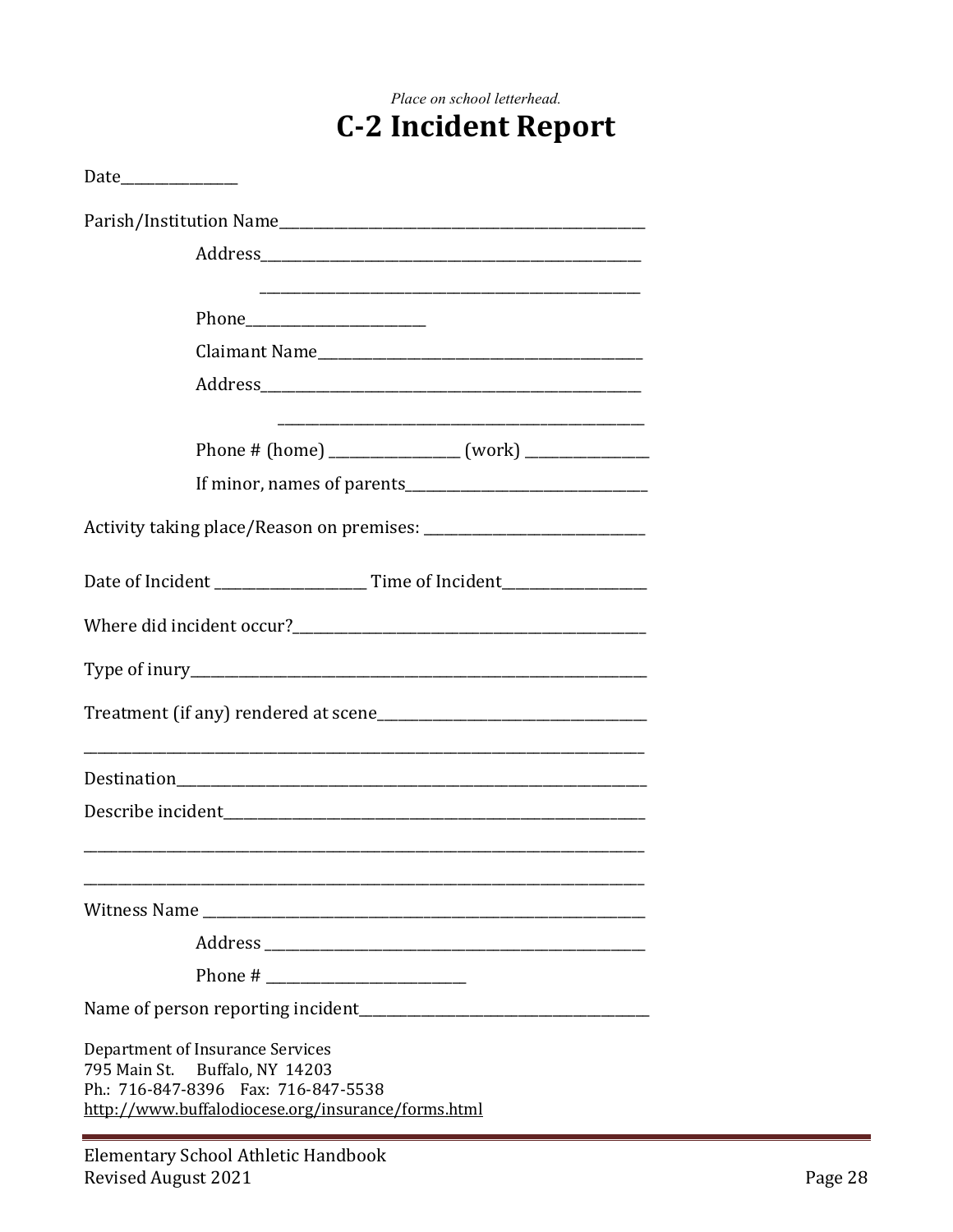# **C-3 Accident Claim Form**

<span id="page-28-0"></span>Please contact the Diocesan Insurance Department at [hlauer@buffalodiocese.org](mailto:hlauer@buffalodiocese.org) to request a copy of this form.

The Accident Claim Form should be completed by the Principal and email to the address provide above.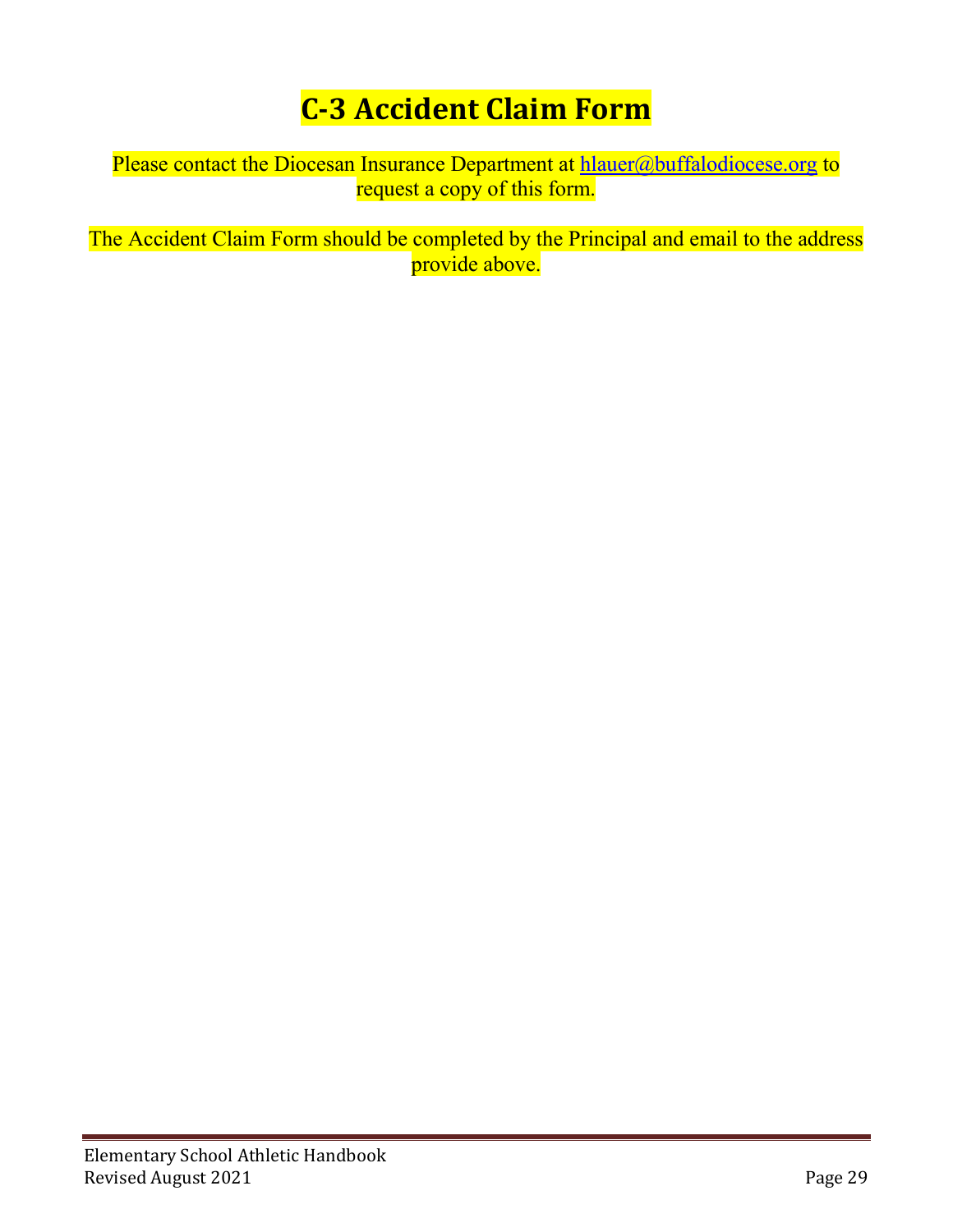### *Only for schools hosting or organizing a tournament*

DIOCESE OF BUFFALO DEPARTMENT OF CATHOLIC SCHOOLS

# **D-1 Tournament Registration**

<span id="page-29-0"></span>

| Participant Schools: (Please spell out complete name and location)                                                   |  |
|----------------------------------------------------------------------------------------------------------------------|--|
| <u> 1989 - Johann Barbara, martin amerikan basar dan berasal dalam basa dalam basar dalam basar dalam basa dalam</u> |  |
|                                                                                                                      |  |
|                                                                                                                      |  |
| <u> 1989 - Johann Barbara, martxa alemaniar amerikan a</u>                                                           |  |
|                                                                                                                      |  |
|                                                                                                                      |  |
|                                                                                                                      |  |
|                                                                                                                      |  |
| Was an Insurance Certificate requested? Yes ___                                                                      |  |

*Please submit all tournament information to the Coordinator of Athletics 30 days prior to the tournament date. No insurance certificate will be issued unless the tournament has been register with Department of Catholic Schools.*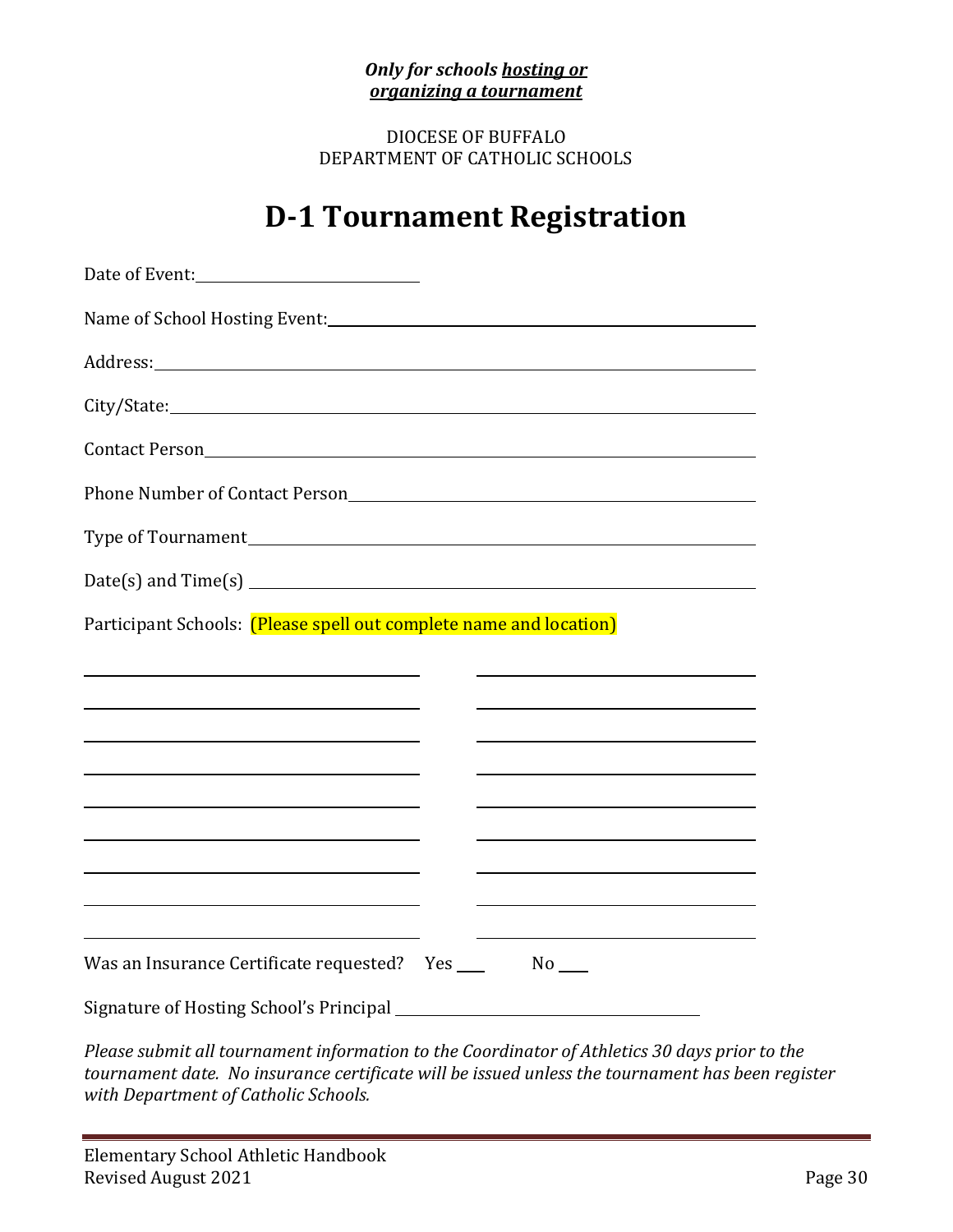## *Place on school letterhead.* **E-1 Assessment of Goals**

This instrument is designed to be used by administrators, athletic coordinators, or coaches to assess the performance of a specific sports team. It can also be used in a peer or self-assessment context. It can be modified to assess a student athlete's athletic performance.

### **Directions: A separate score is tallied for each of the four goals---COMPETENCE, CHARACTER, CIVILITY, and CITIZENSHIP. The overall score is the average of the scores on the four goals. For all items, ratings should be based on observed behavior.**

| School   | Team |  |
|----------|------|--|
| Coach    | Date |  |
| Observer |      |  |

## **COMPETENCE**

**(skill development, knowledge of the game and strategies, fitness/conditioning/healthy behavior)**

| Has this team developed the skills necessary to<br>participate competently in the game?              |             | 2              | 3             | 4                |
|------------------------------------------------------------------------------------------------------|-------------|----------------|---------------|------------------|
|                                                                                                      |             | Not evident    |               | strongly evident |
| Has this team demonstrated knowledge and<br>strategies of the game?                                  |             | 2              | 3             | 4                |
|                                                                                                      |             | Not evident    |               | strongly evident |
| Has this team demonstrated a level of physical<br>conditioning and fitness sufficient to participate |             | $\mathfrak{D}$ | $\mathcal{E}$ | 4                |
| competently?                                                                                         | Not evident |                |               | strongly evident |
| Has this team demonstrated knowledge of healthy<br>behaviors, including nutritional issues?          |             | $\overline{c}$ | 3             | 4                |
|                                                                                                      |             | Not evident    |               | strongly evident |

### **COMPETENCE SCORE\_\_\_\_\_\_\_\_**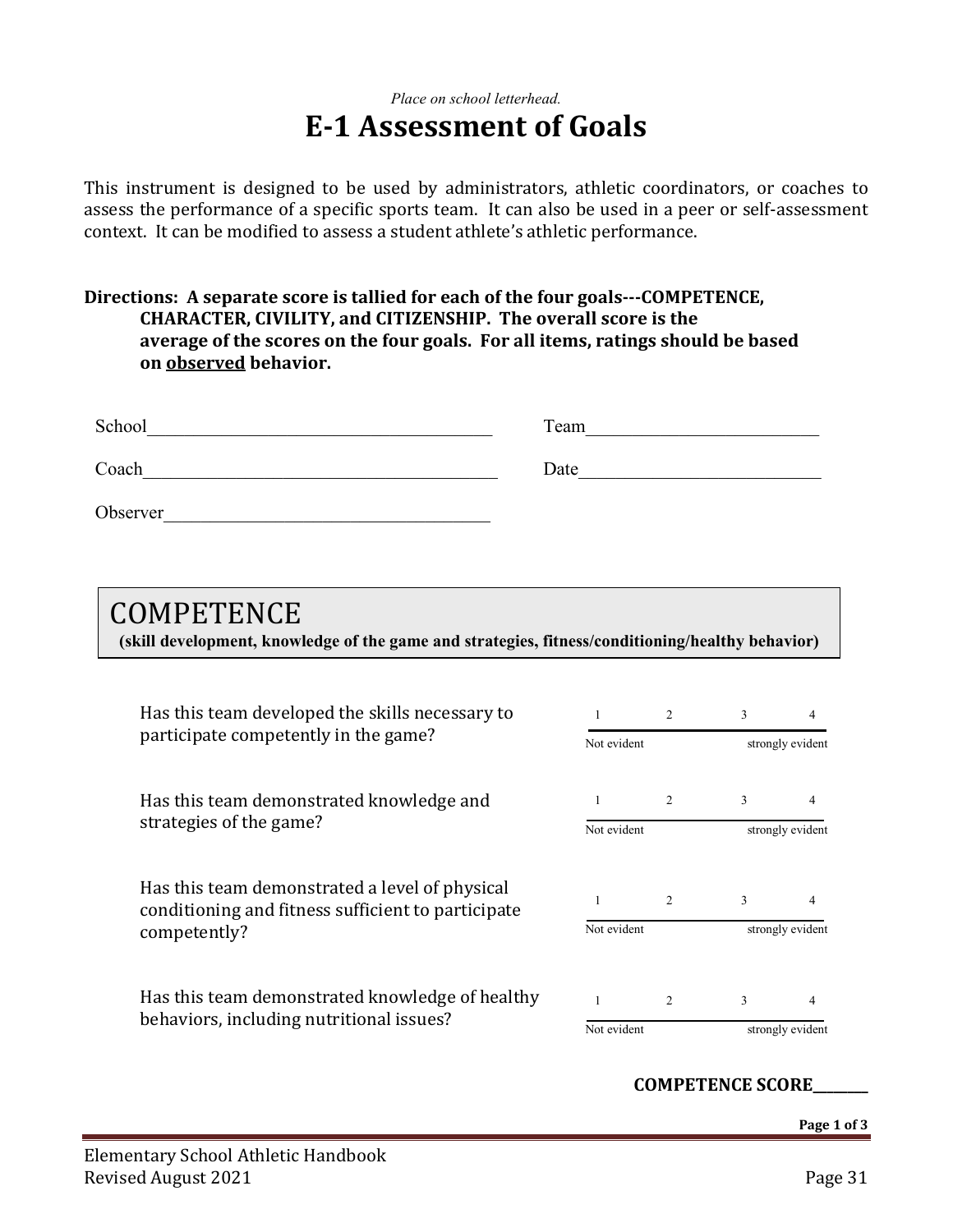## CHARACTER **(responsibility, perseverance, pride, trustworthiness, fair play, self-control)**

| Was this team dependable in fulfilling obligations<br>and commitments?                                     | $\mathbf{1}$ | 2              | 3                | 4                |
|------------------------------------------------------------------------------------------------------------|--------------|----------------|------------------|------------------|
|                                                                                                            | Not evident  |                | strongly evident |                  |
| Did this team accept responsibility for consequences<br>of actions, didn't make excuses or blame others?   | 1            | $\overline{2}$ | 3                | 4                |
|                                                                                                            | Not evident  |                |                  | strongly evident |
| Did this team give 100% effort, didn't give up in the<br>face of setbacks?                                 | 1            | 2              | 3                | 4                |
|                                                                                                            | Not evident  |                | strongly evident |                  |
| Did this team play by the rules of the game?                                                               | 1            | 2              | 3                | 4                |
|                                                                                                            | Not evident  |                |                  | strongly evident |
| Did this team control anger and frustration, refrain<br>from inappropriate language or displays of temper? | 1            | 2              | 3                | 4                |
|                                                                                                            | Not evident  |                | strongly evident |                  |
| Did this team accept winning and losing gracefully<br>(congratulated opponents, didn't sulk or brag)?      | 1            | $\overline{2}$ | 3                | 4                |
|                                                                                                            | Not evident  |                | strongly evident |                  |
| Did this team take pride in doing their best?                                                              | 1            | 2              | 3                | 4                |
|                                                                                                            | Not evident  |                | strongly evident |                  |

## **CHARACTER SCORE\_\_\_\_\_\_\_\_**

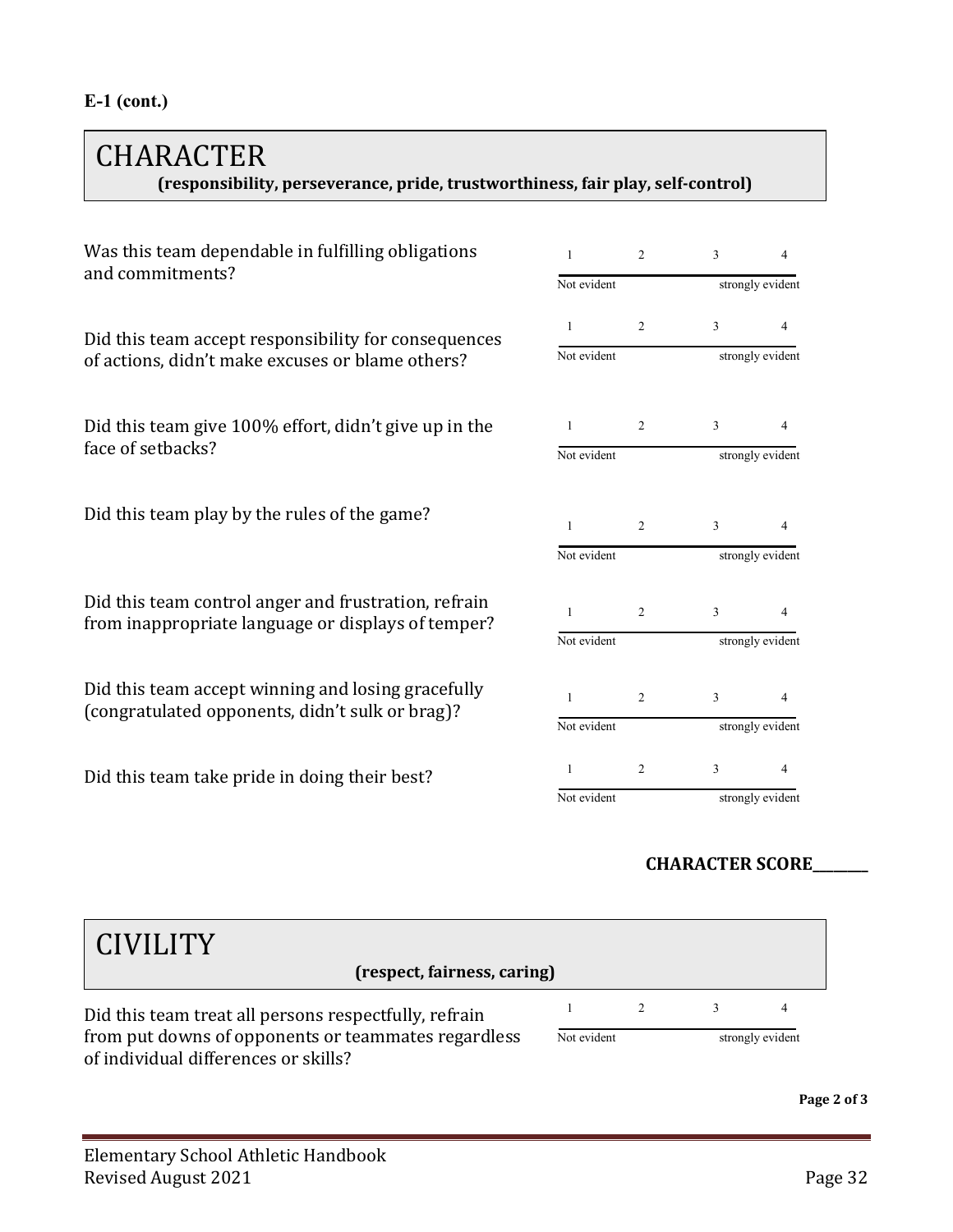## **E-1 (cont.)**

| Did this team show respect for legitimate authority—    |             |             | 3                |                  |  |
|---------------------------------------------------------|-------------|-------------|------------------|------------------|--|
| officials, coaches, and captains?                       | Not evident |             | strongly evident |                  |  |
| Did this team demonstrate fairness in treating others   |             |             | 3                |                  |  |
| as they wished to be treated?                           |             | Not evident |                  | strongly evident |  |
| Did this team listen to and try to understand the ideas | -1          |             | 3                |                  |  |
| and needs of others?                                    | Not evident |             | strongly evident |                  |  |
| Did this team actively support teammates and others?    |             |             | 3                |                  |  |
|                                                         | Not evident |             | strongly evident |                  |  |

## **CIVILITY SCORE\_\_\_\_\_\_\_\_\_**

| <b>CITIZENSHIP</b><br>(loyalty/commitment, teamwork, integrity)                                                        |                                                         |                          |                  |                                                        |
|------------------------------------------------------------------------------------------------------------------------|---------------------------------------------------------|--------------------------|------------------|--------------------------------------------------------|
| Was this team diligent about practice and                                                                              | $\mathbf{1}$                                            | 2                        | 3                | $\overline{4}$                                         |
| following training rules?                                                                                              | Not evident                                             |                          | strongly evident |                                                        |
| Did this team show team spirit, putting the good                                                                       | $\mathbf{1}$                                            | 2                        | 3                | $\overline{4}$                                         |
| of the team ahead of personal gain?                                                                                    | Not evident                                             |                          |                  | strongly evident                                       |
| Did this team set a good example for younger                                                                           | 1                                                       | 2                        | 3                | 4                                                      |
| players, spectators, and the school community?                                                                         | Not evident                                             |                          |                  | strongly evident                                       |
| Transfer the following scores:<br>Competence<br>Character<br>Civility<br>Citizenship<br><b>TOTAL</b><br>divide by $4=$ |                                                         | <b>CITIZENSHIP SCORE</b> |                  |                                                        |
| <b>OVERALL</b><br><b>ASSESSMENT SCORE</b>                                                                              | Adapted from: Educational Framework for Interscholastic |                          |                  | <b>Athletic Programs</b><br><b>NYS Education Dept.</b> |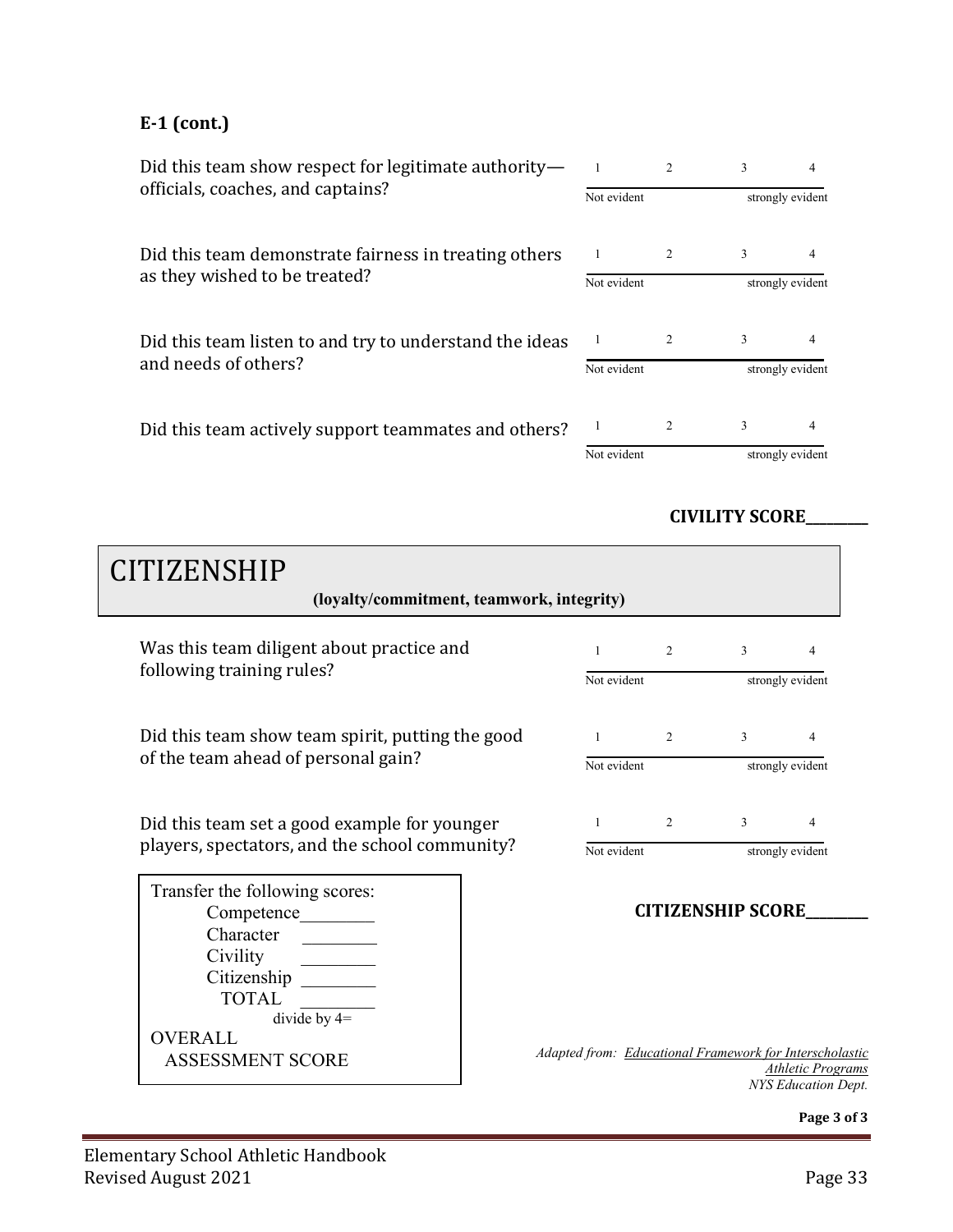## **F-1 Prayer Sportsmanship Pledge Pledge of Allegiance**

<span id="page-33-0"></span>The Officials, Coaches, and Players should line up at center court/field facing the spectators. (Officials in the center, coaches on either side, players next to coaches) The coach of the home team, or a player form the home team, should read the Prayer and Sportsmanship Pledge stopping at the designated spots so that all others (and spectators) can repeat the words.

### **PRAYER**

*In the name of the Father, the son, and the Holy Spirit, Amen.*

God of play, we ask for your blessings on both teams and their coaches. We ask You to help us play fair and with good sportsmanship. Give us the joy of Your Spirit. Amen. *In the name of the Father, the son, and the Holy Spirit, Amen.*

### **SPORTSMANSHIP PLEDGE**

We pledge to model sportsmanship, support and encouragement for all attending this sporting event today.

### **PLEDGE OF ALLEGIANCE**

I pledge allegiance to the flag of the United States of America, and to the Republic, for which it stands, one nation under God, indivisible, with liberty and justice for all.